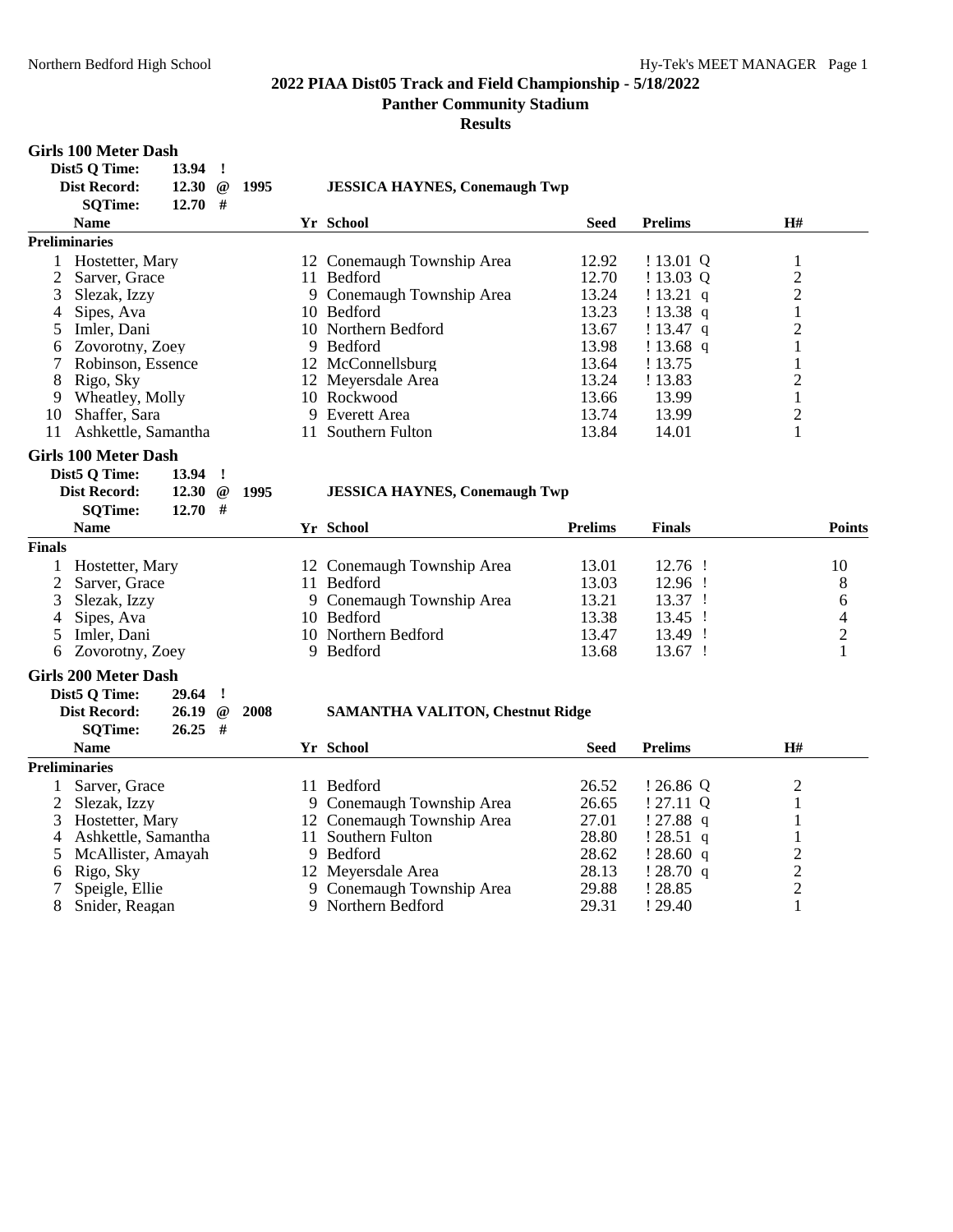**Panther Community Stadium**

**Results**

#### **Girls 200 Meter Dash Dist5 Q Time: 29.64 ! Dist Record: 26.19 @ 2008 SAMANTHA VALITON, Chestnut Ridge SQTime: 26.25 # Name Yr School Prelims Finals Points Finals** 1 Slezak, Izzy 9 Conemaugh Township Area 27.11 26.47 ! 10 2 Sarver, Grace 11 Bedford 26.86 26.94 ! 8<br>3 Hostetter, Mary 12 Conemaugh Township Area 27.88 27.08 ! 6 3 Hostetter, Mary 12 Conemaugh Township Area 27.88 27.08 ! 6 4 McAllister, Amayah 9 Bedford 28.60 28.64 ! 4 5 Ashkettle, Samantha 11 Southern Fulton 28.51 29.07 ! 2 6 Rigo, Sky 12 Meyersdale Area 28.70 29.26 ! 1 **Girls 400 Meter Dash Dist5 Q Time: 1:08.54 ! Dist Record: 57.04 @ 2016 MCKENZIE GELVIN, McConnellsbu SQTime: 59.85 # Name Yr School Seed Finals H# Points Finals** 1 Bozovich, Deborah 19 Shade HS 1:02.96 1:00.13 ! 2 10<br>2 Lippincott, Natalie 12 Bedford 1:00.78 1:01.57 ! 2 8 2 Lippincott, Natalie 12 Bedford 1:00.78 1:01.57 ! 2 8<br>3 Sechler, Gracie 11 Berlin Brothersvallev 1:02.71 1:02.20 ! 2 6 3 Sechler, Gracie 11 Berlin Brothersvalley 1:02.71 1:02.20 ! 2 6<br>4 Toki, Samantha 12 Windber Area 1:02.93 1:02.66 ! 2 4 4 Toki, Samantha 12 Windber Area 1:02.93 1:02.66 ! 2 4<br>5 Ashkettle, Samantha 11 Southern Fulton 1:05.77 1:04.18 ! 2 5 Ashkettle, Samantha 11 Southern Fulton 1:05.77 1:04.18 ! 1<br>6 Speigle, Ellie 9 Conemaugh Township Area 1:05.11 1:04.91 ! 2 6 Speigle, Ellie 9 Conemaugh Township Area 1:05.11 1:04.91 ! 2 1 7 Sayler, Elizabeth 12 Meyersdale Area 1:05.79 1:06.10 ! 1 8 Hart, Audrey 11 Windber Area 9 Simpson, Natalie 10 Conemaugh Township Area 1:06.93 1:08.87 1 **Girls 800 Meter Run Dist5 Q Time: 2:47.24 ! Dist Record: 2:19.70 @ 2018 KAITLYN MAXWELL, Everett SQTime: 2:20.60 # Name Yr School Seed Finals Points Finals** 1 Whysong, Ava 11 Chestnut Ridge 2:24.74 2:23.28 ! 10<br>2 Eshelman, Meah 11 Bedford 2:24.44 2:26.74 ! 8 2 Eshelman, Meah 11 Bedford 2:24.44 2:26.74 ! 8<br>3 Twigg, Alexis 12 Everett Area 2:36.26 2:36.14 ! 6 3 Twigg, Alexis 4 Weaverling, Avrey 10 Bedford 2:39.03 2:39.06 ! 4<br>
5 Sayler, Elizabeth 12 Meyersdale Area 2:45.02 2:40.02 ! 2 5 Sayler, Elizabeth 12 Meyersdale Area 2:45.02 2:40.02 ! 2 6 Hershberger, Savanna 9 Northern Bedford 2:42.04 2:42.76 ! 1 7 Hoffman, Jenna 12 Fannett-Metal High School 2:39.57 2:43.39 ! 8 Ott, Rylee 11 Windber Area 2:46.89 2:44.44 !<br>10 Conemaugh Township Area 2:41.54 2:44.48 ! 10 Conemaugh Township Area 10 Hostetter, Lydia 9 Conemaugh Township Area 2:45.38 2:58.42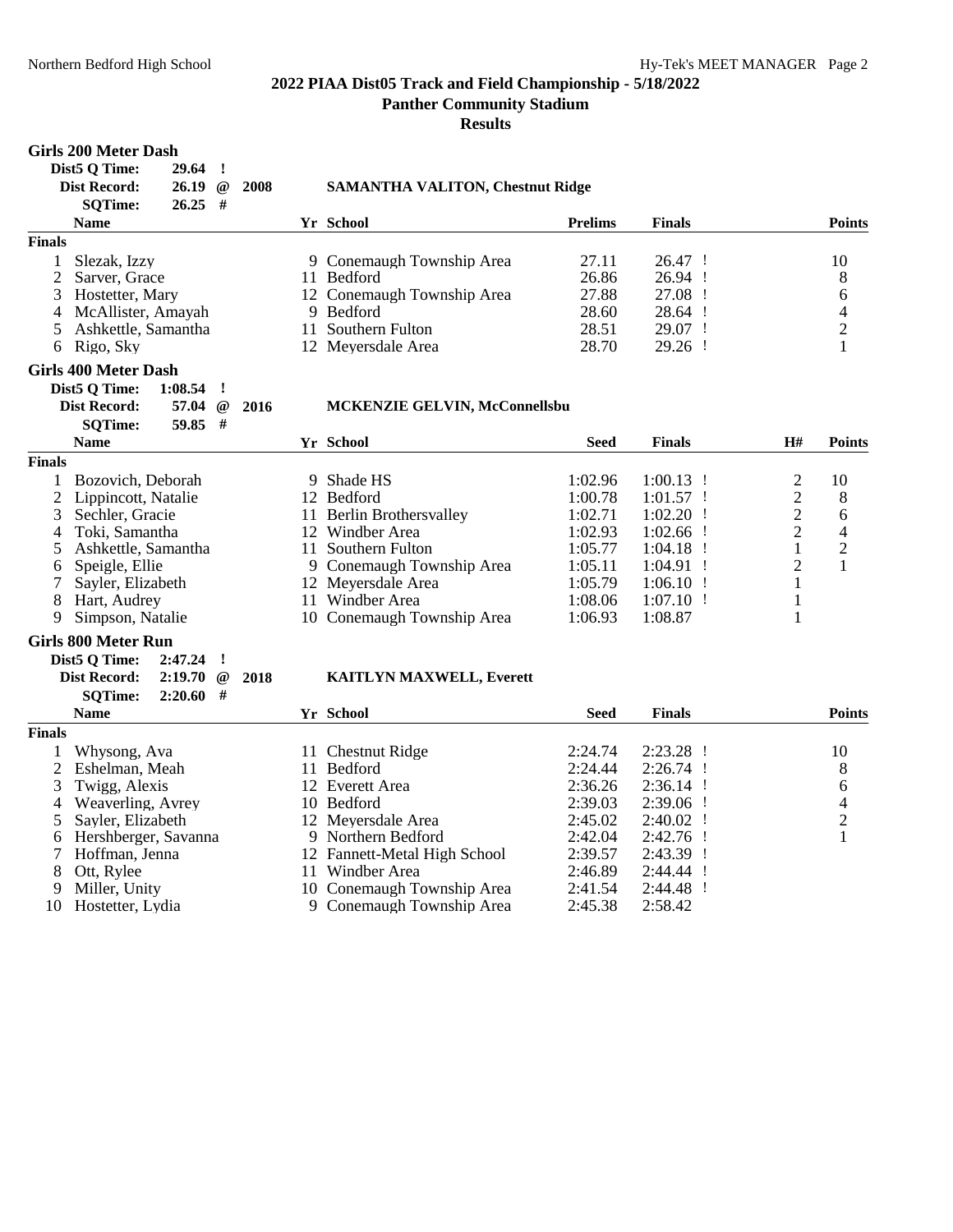# **Results**

#### **Girls 1600 Meter Run Dist5 Q Time: 6:28.24 !**

|                | PISLQLIME:<br><b>0.40.44</b>   |              |      |                                    |             |                |                          |
|----------------|--------------------------------|--------------|------|------------------------------------|-------------|----------------|--------------------------|
|                | <b>Dist Record:</b><br>5:09.67 | @            | 2011 | <b>MARIA SNYDER, Northern Bed</b>  |             |                |                          |
|                | <b>SQTime:</b><br>$5:18.30$ #  |              |      |                                    |             |                |                          |
|                | <b>Name</b>                    |              |      | Yr School                          | <b>Seed</b> | <b>Finals</b>  | <b>Points</b>            |
| <b>Finals</b>  |                                |              |      |                                    |             |                |                          |
| 1              | Whysong, Ava                   |              |      | 11 Chestnut Ridge                  | 5:15.93     | $5:26.23$ !    | 10                       |
| $\overline{c}$ | Twigg, Alexis                  |              |      | 12 Everett Area                    | 5:56.05     | 5:49.44 !      | 8                        |
| 3              | Weaverling, Avrey              |              |      | 10 Bedford                         | 5:47.11     | $5:53.12$ !    | 6                        |
| 4              | Hershberger, Savanna           |              |      | 9 Northern Bedford                 | 6:14.34     | 5:53.86 !      | $\overline{\mathcal{A}}$ |
| 5              | Dibert, Jessica                |              |      | 12 Bedford                         | 5:52.89     | $6:13.28$ !    | $\sqrt{2}$               |
| 6              | VanGilder, Hartley             |              |      | 12 Berlin Brothersvalley           | 6:03.46     | $6:17.30$ !    | $\mathbf{1}$             |
|                | 7 Earley, Nevaeh               |              |      | 11 McConnellsburg                  | 6:16.84     | $6:22.64$ !    |                          |
| 8              | Hostetter, Lydia               |              |      | 9 Conemaugh Township Area          | 6:22.68     | 6:22.94 !      |                          |
| 9              | Snyder, Brenna                 |              |      | 10 McConnellsburg                  | 6:26.34     | 6:41.69        |                          |
|                | <b>Girls 3200 Meter Run</b>    |              |      |                                    |             |                |                          |
|                | Dist5 Q Time: 14:45.24         | $\mathbf{I}$ |      |                                    |             |                |                          |
|                | Dist Record: 11:17.58          | @            | 2011 | <b>MARIA SNYDER, Northern Bed</b>  |             |                |                          |
|                | SQTime: 11:35.00 #             |              |      |                                    |             |                |                          |
|                | <b>Name</b>                    |              |      | Yr School                          | <b>Seed</b> | <b>Finals</b>  | <b>Points</b>            |
| <b>Finals</b>  |                                |              |      |                                    |             |                |                          |
| 1              | Whysong, Ava                   |              |      | 11 Chestnut Ridge                  | 12:57.40    | 13:00.06 !     | 10                       |
|                | 2 Dibert, Jessica              |              |      | 12 Bedford                         | 13:07.91    | 13:25.13 !     | 8                        |
| 3              | Bako, Jillian                  |              |      | 12 Meyersdale Area                 | 14:03.49    | 13:58.12 !     | 6                        |
| 4              | Earley, Nevaeh                 |              |      | 11 McConnellsburg                  | 13:22.27    | 14:05.48 !     | $\overline{\mathcal{A}}$ |
| 5              | Lang, Emily                    |              |      | 11 Bedford                         | 14:02.00    | 14:05.75 !     | $\overline{c}$           |
| 6              | VanGilder, Hartley             |              |      | 12 Berlin Brothersvalley           | 14:01.52    | 14:06.23 !     | 1                        |
| 7              | Buchheit, Olivia               |              |      | 12 Southern Fulton                 | 14:41.60    | 14:29.96 !     |                          |
| 8              | Hunsberger, Ellie              |              |      | 9 Conemaugh Township Area          | 14:01.61    | 15:27.24       |                          |
|                | <b>Girls 100 Meter Hurdles</b> |              |      |                                    |             |                |                          |
|                | Dist5 Q Time:<br>18.94         | -1           |      |                                    |             |                |                          |
|                | <b>Dist Record:</b><br>14.90   | $^{\,}$      | 1984 | <b>KIM SPRIGGS, McConnellsburg</b> |             |                |                          |
|                | <b>SQTime:</b>                 | 16.01#       |      |                                    |             |                |                          |
|                | <b>Name</b>                    |              |      | Yr School                          | Seed        | <b>Prelims</b> | <b>H#</b>                |
|                | <b>Preliminaries</b>           |              |      |                                    |             |                |                          |
| 1              | Becker, Autumn                 |              |      | 10 Bedford                         | 16.23       | ! 16.41 Q      | $\overline{2}$           |
| 2              | Roman, Emilee                  |              |      | 11 Conemaugh Township Area         | 17.38       | !17.49 Q       | $\mathbf{1}$             |
| 3              | Wheatley, Molly                |              |      | 10 Rockwood                        | 17.70       | !17.29 q       | $\overline{2}$           |
| 4              | Glenn, Lainnie                 |              |      | 12 McConnellsburg                  | 18.22       | $!17.56$ q     | $\overline{c}$           |
| 5              | Faupel, Trinity                |              |      | 12 Chestnut Ridge                  | 17.14       | $!17.58$ q     | $\mathbf{1}$             |
| 6              | Ickes, Lynndee                 |              |      | 10 Berlin Brothersvalley           | 17.72       | $!17.76$ q     | $\overline{2}$           |
| 7              | Tokarsky, Shannon              |              |      | 11 Windber Area                    | 17.80       | ! 17.96        | $\mathbf{1}$             |
| 8              | Richardson, Kaitlyn            |              |      | 9 Bedford                          | 18.28       | ! 18.04        | $\mathbf{1}$             |
| 9              | Hersch, Grace                  |              |      | 10 Meyersdale Area                 | 18.50       | ! 18.53        | 1                        |
|                | 10 Hill, Ariana                |              |      | 10 Windber Area                    | 18.11       | ! 18.56        | $\mathbf{1}$             |
|                |                                |              |      |                                    |             |                |                          |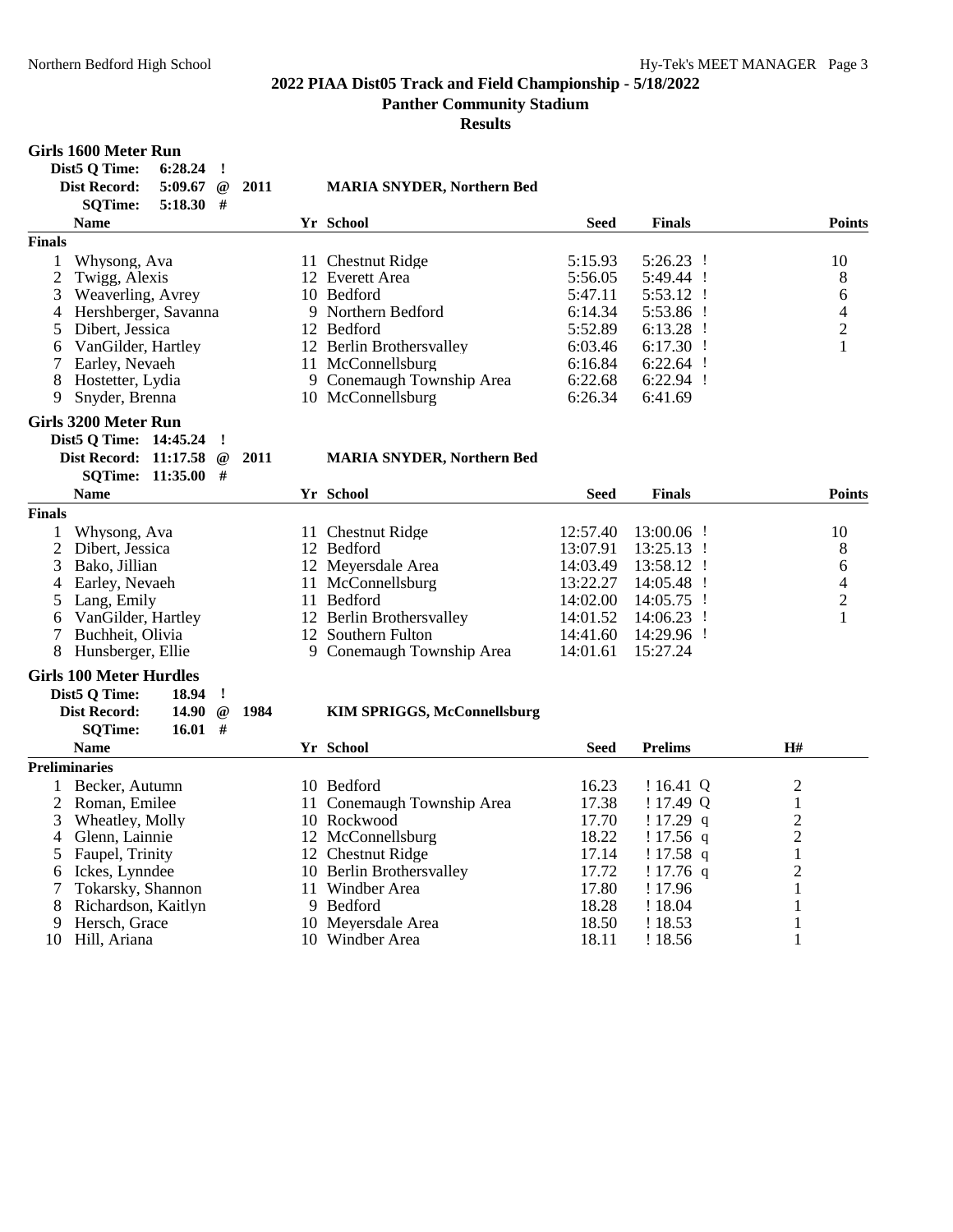**Panther Community Stadium**

**Results**

# Girls 100 Meter Hurdles

**Dist5 Q Time: 18.94 !**

|               | $D_{\text{B}}$ $\vee$ $\vee$ $\vee$ $\vee$ $\vee$<br><b>Dist Record:</b> | 10,74<br>14.90 | $^{\,}$  | 1984 |    | <b>KIM SPRIGGS, McConnellsburg</b>     |                |               |                |                          |
|---------------|--------------------------------------------------------------------------|----------------|----------|------|----|----------------------------------------|----------------|---------------|----------------|--------------------------|
|               | <b>SQTime:</b>                                                           | $16.01$ #      |          |      |    |                                        |                |               |                |                          |
|               | <b>Name</b>                                                              |                |          |      |    | Yr School                              | <b>Prelims</b> | <b>Finals</b> |                | <b>Points</b>            |
| <b>Finals</b> |                                                                          |                |          |      |    |                                        |                |               |                |                          |
|               | Becker, Autumn                                                           |                |          |      |    | 10 Bedford                             | 16.41          | $16.18$ !     |                | 10                       |
| 2             | Glenn, Lainnie                                                           |                |          |      |    | 12 McConnellsburg                      | 17.56          | 17.34 !       |                | 8                        |
| 3             | Wheatley, Molly                                                          |                |          |      |    | 10 Rockwood                            | 17.29          | 17.45 !       |                | 6                        |
| 4             | Roman, Emilee                                                            |                |          |      |    | 11 Conemaugh Township Area             | 17.49          | 17.65 !       |                | $\overline{\mathcal{A}}$ |
| 5             | Faupel, Trinity                                                          |                |          |      |    | 12 Chestnut Ridge                      | 17.58          | 17.81 !       |                | $\overline{c}$           |
| 6             | Ickes, Lynndee                                                           |                |          |      |    | 10 Berlin Brothersvalley               | 17.76          | 17.83 !       |                | $\mathbf{1}$             |
|               | <b>Girls 300 Meter Hurdles</b>                                           |                |          |      |    |                                        |                |               |                |                          |
|               | Dist5 Q Time:                                                            | 55.84          | ľ        |      |    |                                        |                |               |                |                          |
|               | <b>Dist Record:</b>                                                      | 45.20          | $\omega$ | 1984 |    | <b>KIM SPRIGGS, McConnellsburg</b>     |                |               |                |                          |
|               | <b>SQTime:</b>                                                           | 47.64          | #        |      |    |                                        |                |               |                |                          |
|               | <b>Name</b>                                                              |                |          |      |    | Yr School                              | <b>Seed</b>    | <b>Finals</b> | H#             | <b>Points</b>            |
| <b>Finals</b> |                                                                          |                |          |      |    |                                        |                |               |                |                          |
|               | Becker, Autumn                                                           |                |          |      |    | 10 Bedford                             | 46.41          | 47.91 !       | $\overline{c}$ | 10                       |
| 2             | Dodson, Delainey                                                         |                |          |      |    | 10 Chestnut Ridge                      | 52.08          | 50.79 !       | $\overline{c}$ | 8                        |
| 3             | Glenn, Lainnie                                                           |                |          |      |    | 12 McConnellsburg                      | 50.66          | 50.85 !       | $\overline{c}$ | 6                        |
| 4             | Tokarsky, Shannon                                                        |                |          |      |    | 11 Windber Area                        | 51.15          | 51.80 !       | $\overline{c}$ | $\overline{4}$           |
| 5             | Ickes, Lynndee                                                           |                |          |      |    | 10 Berlin Brothersvalley               | 52.41          | 52.21 !       | $\overline{2}$ | $\frac{2}{1}$            |
| 6             | Richardson, Kaitlyn                                                      |                |          |      | 9  | Bedford                                | 53.28          | 52.95 !       | $\mathbf{1}$   |                          |
| 7             | Hill, Ariana                                                             |                |          |      | 10 | Windber Area                           | 53.06          | 52.98 !       | $\,1$          |                          |
| 8             | Sumner, Alexis                                                           |                |          |      | 9  | <b>Tussey Mountain</b>                 | 53.28          | 54.11 !       |                |                          |
| 9             | Roman, Emilee                                                            |                |          |      |    | 11 Conemaugh Township Area             | 53.15          | 54.33 !       | $\mathbf{1}$   |                          |
| 10            | Hersch, Grace                                                            |                |          |      |    | 10 Meyersdale Area                     | 54.50          | 56.65         | $\mathbf{1}$   |                          |
| 11            | Wheatley, Molly                                                          |                |          |      |    | 10 Rockwood                            | 52.07          | 58.09         | $\overline{2}$ |                          |
|               | <b>Girls 4x100 Meter Relay</b>                                           |                |          |      |    |                                        |                |               |                |                          |
|               | <b>Dist Record:</b>                                                      | 50.25          | $\omega$ | 2019 |    | <b>SHADE, Shade</b>                    |                |               |                |                          |
|               |                                                                          |                |          |      |    | Hostetter, Coddington, Spiegle, Maurer |                |               |                |                          |
|               | <b>SQTime:</b>                                                           | 50.80          | #        |      |    |                                        |                |               |                |                          |
|               | <b>Team</b>                                                              |                |          |      |    | <b>Relay</b>                           | <b>Seed</b>    | <b>Finals</b> | H#             | <b>Points</b>            |

#### **Finals** 1 Conemaugh Township Area 51.22 50.29  $\#$  2 10<br>1) Slezak, Izzy 9 2) Speigle, Ellie 9 3) Zwick, Asia 10 4) Hostetter, Mary 12 4) Hostetter, Mary 12 2 Bedford 50.80 50.36 # 2 8 1) Sipes, Ava 10 2) Becker, Autumn 10 3) Beck, Jillian 9 4) Sarver, Grace 11 3 McConnellsburg 54.12 53.13 2 6<br>1) DeShong, Abby 10 2) Glenn, Lainnie 12 3) Robinson, Essence 12 4) Peck, Faith 10 3) Robinson, Essence 12 4 Everett Area 53.96 53.44 2 4<br>1) Twigg, Alexis 12 2) Yokum, Samantha 12 3) Yokum, Ashley 12 4) Shaffer, Sara 9 2) Yokum, Samantha 12 5 Berlin Brothersvalley<br>
1) Twombly, Morgan 11 2) Miller, Raylynn 12 3) Ickes, Lynndee 10 4) Laczkowski, Marie 11 4) Laczkowski, Marie 11 6 Northern Bedford 57.44 55.83 1 1 1) Lingenfelter, Halle 11 7 Meyersdale Area 56.40 56.52 2<br>
1) Hersch, Grace 10 2) Cook, Elizabeth 10 3) Daughton, Rachel 11 4) Rigo, Sky 12 3) Daughton, Rachel 11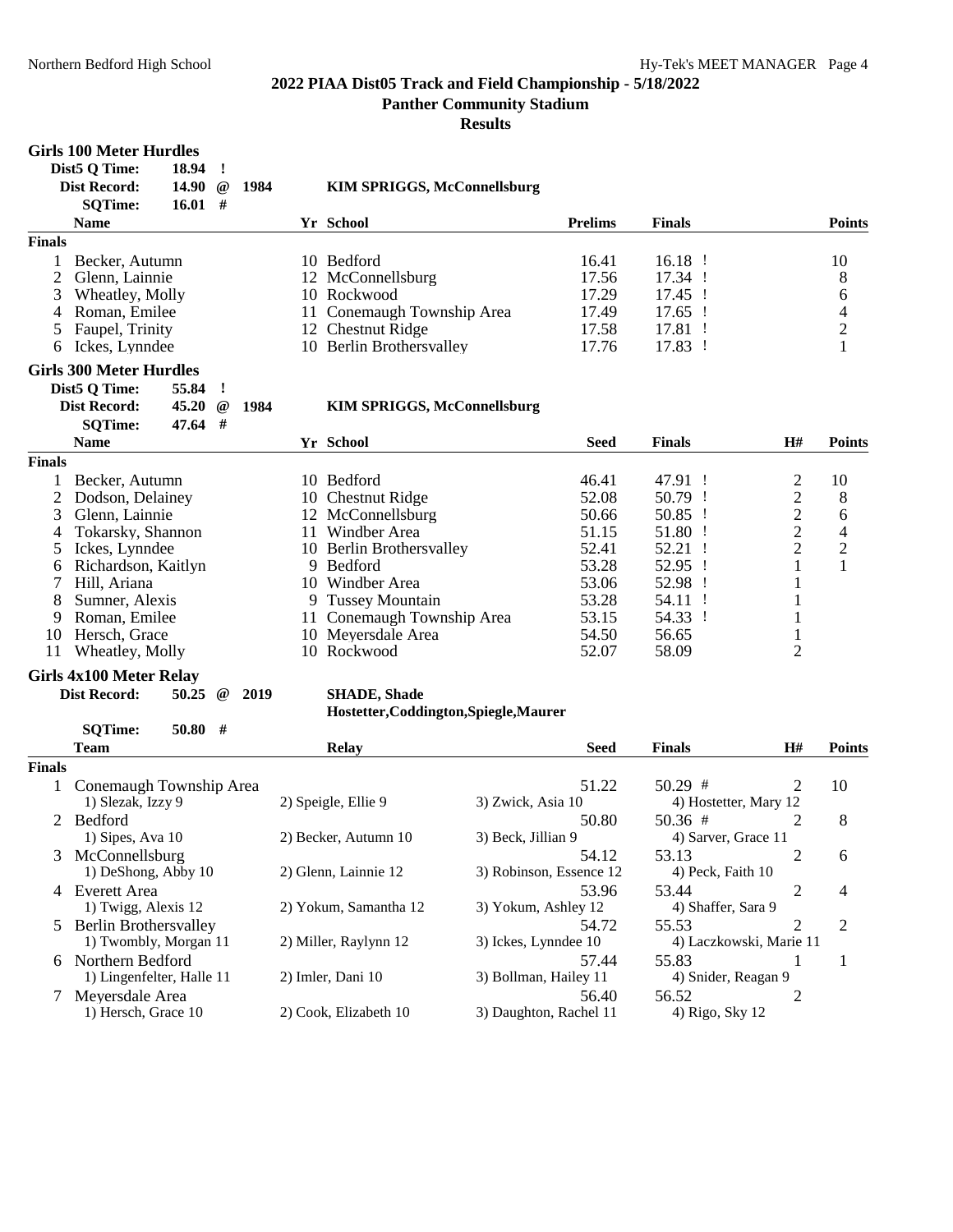**Panther Community Stadium**

| Finals        | (Girls 4x100 Meter Relay)                                      |                                                          |                                                       |                               |                           |               |
|---------------|----------------------------------------------------------------|----------------------------------------------------------|-------------------------------------------------------|-------------------------------|---------------------------|---------------|
|               | <b>Team</b>                                                    | <b>Relay</b>                                             | <b>Seed</b>                                           | <b>Finals</b>                 | H#                        | <b>Points</b> |
|               | <b>Tussey Mountain</b><br>1) Santamaria, Jazmin 11             | 2) Sumner, Alexis 9                                      | 56.85<br>3) Horton, Hailey 10                         | 56.91<br>4) Horton, Brooke 11 | 1                         |               |
|               | Girls 4x400 Meter Relay                                        |                                                          |                                                       |                               |                           |               |
|               | <b>Dist Record:</b><br>4:08.73<br>2010<br>@                    | <b>BEDFORD, Bedford</b><br>Diehl, Lashley, Beegle, Baker |                                                       |                               |                           |               |
|               | $4:08.75$ #<br><b>SQTime:</b>                                  |                                                          |                                                       |                               |                           |               |
|               | Team                                                           | <b>Relay</b>                                             | <b>Seed</b>                                           | <b>Finals</b>                 | H#                        | <b>Points</b> |
| <b>Finals</b> |                                                                |                                                          |                                                       |                               |                           |               |
| 1             | Bedford                                                        |                                                          | 4:08.40                                               | 4:13.42                       | 2                         | 10            |
|               | 1) Becker, Autumn 10                                           | 2) Eshelman, Meah 11                                     | 3) Sarver, Grace 11                                   |                               | 4) Lippincott, Natalie 12 |               |
|               | 2 Windber Area                                                 |                                                          | 4:26.75                                               | 4:23.26                       |                           | 8             |
|               | 1) Brubaker, Riley 10                                          | 2) Hart, Audrey 11                                       | 3) Tokarsky, Shannon 11                               | 4) Toki, Samantha 12          |                           |               |
|               | Conemaugh Township Area                                        |                                                          | 4:31.07                                               | 4:31.02                       | 2                         | 6             |
|               | 1) Miller, Unity 10                                            | 2) Simpson, Natalie 10                                   | 3) Slezak, Izzy 9                                     | 4) Speigle, Ellie 9           |                           |               |
|               | 4 Everett Area                                                 |                                                          | 4:38.20                                               | 4:34.56                       | 2                         | 4             |
|               | 1) Yokum, Samantha 12                                          | 2) Twigg, Alexis 12                                      | 3) Shaffer, Sara 9                                    | 4) Yokum, Ashley 12           |                           |               |
|               | 5 Berlin Brothersvalley                                        |                                                          | 4:39.90                                               | 4:36.02                       | 2                         | 2             |
|               | 1) Coughenour, Alivia 12                                       | 2) Ickes, Lynndee 10                                     | 3) Twombly, Morgan 11                                 | 4) Sechler, Gracie 11         |                           |               |
|               | 6 McConnellsburg                                               |                                                          | 4:48.10                                               | 4:38.97                       | 2                         | $\mathbf{1}$  |
|               | 1) Black, Madison 11                                           | 2) Glenn, Lainnie 12                                     | 3) Guyer, Alexa 10                                    | 4) Peck, Faith 10             |                           |               |
|               | 7 Meyersdale Area                                              |                                                          | 5:02.54                                               | 4:54.53                       | 1                         |               |
|               | 1) Hersch, Grace 10                                            | 2) Cook, Elizabeth 10                                    | 3) Daughton, Rachel 11                                | 4) Sayler, Elizabeth 12       |                           |               |
|               | <b>Tussey Mountain</b>                                         |                                                          | 5:03.77                                               | 4:55.64                       | 1                         |               |
|               | 1) Santamaria, Jazmin 11                                       | 2) Horton, Brooke 11                                     | 3) Schiffel, Karly 12                                 | 4) Heath, Karley 10           |                           |               |
|               | Girls 4x800 Meter Relay                                        |                                                          |                                                       |                               |                           |               |
|               | <b>Dist Record:</b><br>$9:56.34 \quad \textcircled{a}$<br>2010 | <b>BEDFORD, Bedford</b>                                  |                                                       |                               |                           |               |
|               |                                                                | Diehl, Lashley, Beegle, Baker                            |                                                       |                               |                           |               |
|               | <b>SQTime:</b><br>9:50.40<br>- #                               |                                                          |                                                       |                               |                           |               |
|               | <b>Team</b>                                                    | <b>Relay</b>                                             | <b>Seed</b>                                           | <b>Finals</b>                 |                           | <b>Points</b> |
| <b>Finals</b> |                                                                |                                                          |                                                       |                               |                           |               |
| $\mathbf{1}$  | Bedford                                                        |                                                          | 10:19.03                                              | 10:50.54                      |                           | 10            |
|               | 1) Eshelman, Meah 11                                           | 2) Weaverling, Avrey 10                                  | 3) Dibert, Jessica 12                                 |                               | 4) Lippincott, Natalie 12 |               |
|               | 2 Windber Area                                                 |                                                          | 11:10.85                                              | 11:03.93                      |                           | 8             |
|               | 1) Toki, Samantha 12                                           | 2) Ott, Rylee 11                                         | 3) Bean, Laurel 9                                     | 4) Hart, Audrey 11            |                           |               |
|               | 3 Conemaugh Township Area                                      |                                                          | 11:08.52                                              | 11:29.75                      |                           | 6             |
|               | 1) Hostetter, Lydia 9                                          | 2) Wiley, Kaitlyn 9                                      | 3) Hunsberger, Ellie 9                                | 4) Miller, Unity 10           |                           |               |
|               | 4 McConnellsburg                                               |                                                          | 12:24.56                                              | 11:44.67                      |                           | 4             |
|               | 1) Earley, Nevaeh 11                                           | 2) Shindle, Raegan 9                                     | 3) Snyder, Brenna 10                                  | 4) Black, Madison 11          |                           |               |
| 5.            | Northern Bedford                                               |                                                          | 11:54.29                                              | 11:57.38                      |                           | 2             |
|               | 1) Snyder, Katelyn 9                                           | 2) Sherlock, Emilee 11                                   | 3) Kichman, Ashley 12                                 |                               | 4) Hershberger, Savanna 9 |               |
|               | <b>Girls High Jump</b>                                         |                                                          |                                                       |                               |                           |               |
|               | Dist5 Q Time:<br>$4-06$ !                                      |                                                          |                                                       |                               |                           |               |
|               | <b>Dist Record:</b><br>5-03 $@$<br>1987                        |                                                          | KEENEY, NIST, MOSER, GEISEL, Ridge, Rock, Meyer, Wind |                               |                           |               |
|               | $5-02$ #<br><b>SQTime:</b>                                     |                                                          |                                                       |                               |                           |               |
|               | <b>Name</b>                                                    | Yr School                                                | <b>Seed</b>                                           | <b>Finals</b>                 |                           | <b>Points</b> |
| <b>Finals</b> |                                                                |                                                          |                                                       |                               |                           |               |
| 1             | Lippincott, Natalie                                            | 12 Bedford                                               | 5-03.00                                               | $5-02.00$ #                   |                           | 10            |
| 2             | Yokum, Ashley                                                  | 12 Everett Area                                          | 5-02.00                                               | 5-00.00<br>-1                 |                           | 8             |
| 3             | Brubaker, Riley                                                | 10 Windber Area                                          | 5-00.00                                               | $J5-00.00$ !                  |                           | 6             |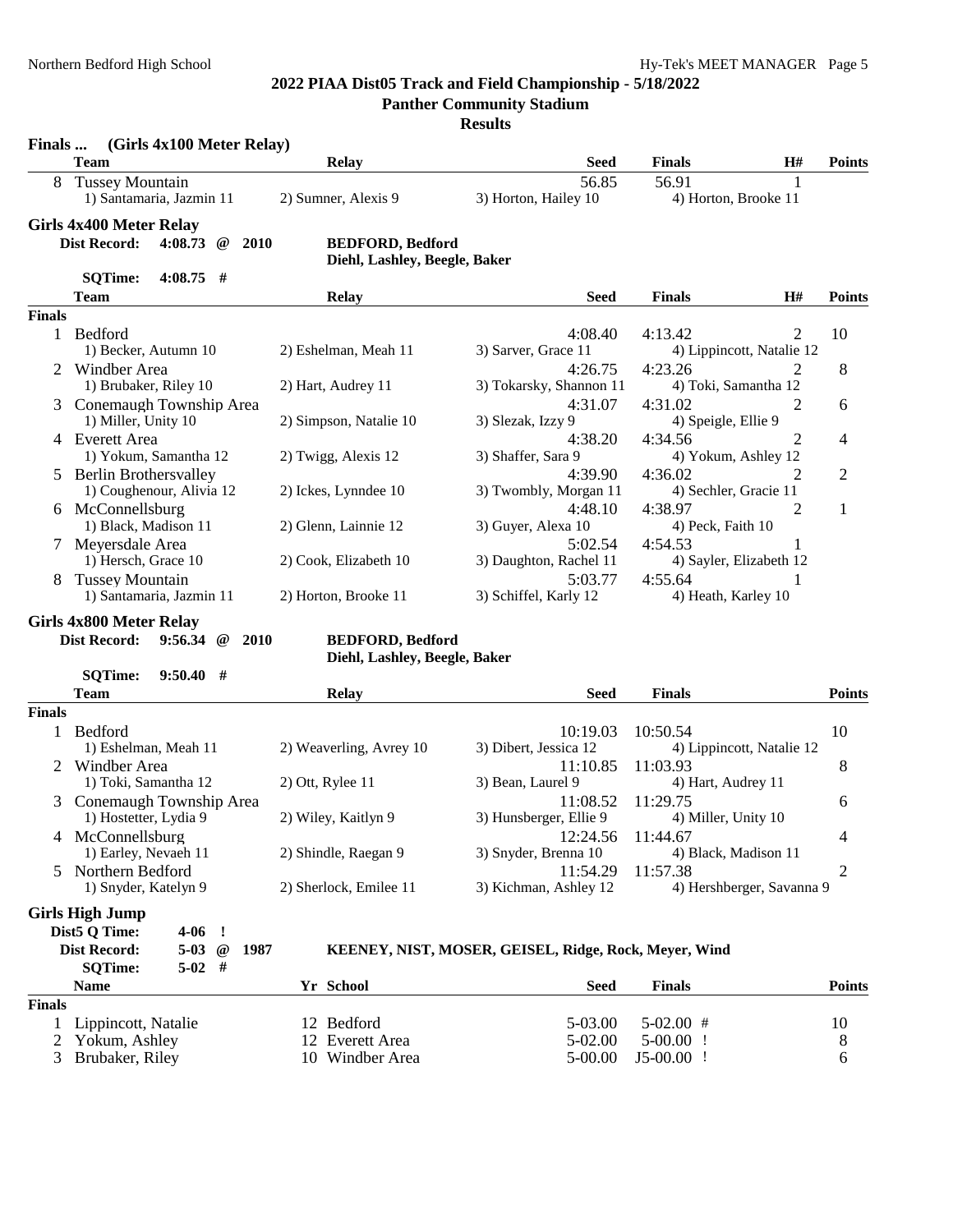#### **Results**

#### **Finals ... (Girls High Jump)**

| <b>Name</b>           | Yr School                  | Seed        | <b>Finals</b> | <b>Points</b> |
|-----------------------|----------------------------|-------------|---------------|---------------|
| 4 Brandhuber, Kathrin | 12 McConnellsburg          | 4-08.00     | $4 - 10.00$   |               |
| 5 Helsel, Julia       | 11 Northern Bedford        | $5-00.00$   | 4-08.00       | ∠             |
| 6 Roles, Kara         | 12 Conemaugh Township Area | 4-08.00     | J4-08.00      | .50           |
| 6 Yokum, Samantha     | 12 Everett Area            | 4-08.00     | J4-08.00      | .50           |
| Taylor, Briella       | 9 Chestnut Ridge           | $4 - 10.00$ | J4-08.00      |               |
| 9 Laczkowski, Marie   | 11 Berlin Brothersvalley   | 4-08.00     | 4-06.00       |               |

#### **Girls Pole Vault**

| Dist5 O Time:  | $7-03$ !       |  |  |
|----------------|----------------|--|--|
| Dist Record:   | 11-00 $@$ 2009 |  |  |
| <b>SOTime:</b> | $10-06$ #      |  |  |
| <b>Name</b>    |                |  |  |
| <b>Finals</b>  |                |  |  |

#### **VANN, JOHNSON, Conemaugh twp, Everett**

|     | <b>Name</b>           | Yr School                  | <b>Seed</b> | <b>Finals</b> | <b>Points</b> |
|-----|-----------------------|----------------------------|-------------|---------------|---------------|
| ıls |                       |                            |             |               |               |
|     | 1 Fairman, Lana       | 10 Berlin Brothersvalley   | 8-06.00     | 8-00.00       | 10            |
|     | 2 Miller, Raylynn     | 12 Berlin Brothersvalley   | 8-06.00     | $J8-00.00$ !  | 8             |
|     | 3 Horton, Brooke      | 11 Tussey Mountain         | 8-06.00     | $J8-00.00$ !  | 6             |
|     | 4 Ciarimboli, Brielle | 12 Conemaugh Township Area | 8-00.25     | 7-06.00 !     |               |
|     | 4 Hill, Ariana        | 10 Windber Area            | 8-00.00     | $7-06.00$ !   |               |
|     | 6 Rigo, Sky           | 12 Meyersdale Area         | 8-00.00     | $J7-06.00$ !  |               |
|     | 7 Hostetter, Mary     | 12 Conemaugh Township Area | 8-00.00     | 7-00.00       |               |
|     |                       |                            |             |               |               |

#### **Girls Long Jump**

| Dist5 Q Time:                  | $14-02$ ! |  |
|--------------------------------|-----------|--|
| Dist Record: $18-02.25$ @ 2009 |           |  |
| <b>SOTime:</b>                 | $16-11$ # |  |

#### **Dist Record: 18-02.25 @ 2009 TAYLOR CRAWFORD, Northern Bedford**

|               | <b>Name</b>                                            | Yr School                  | <b>Seed</b> | <b>Finals</b> | <b>Points</b> |
|---------------|--------------------------------------------------------|----------------------------|-------------|---------------|---------------|
| <b>Finals</b> |                                                        |                            |             |               |               |
|               | Hillegass, Madison                                     | 11 Chestnut Ridge          | 17-00.75    | $16-10.00$ !  | 10            |
| 2             | Brubaker, Riley                                        | 10 Windber Area            | 16-02.50    | 16-01.25      | 8             |
| 3             | Yokum, Samantha                                        | 12 Everett Area            | 15-04.00    | 15-08.00      | 6             |
| 4             | Beck, Jillian                                          | 9 Bedford                  | 15-05.00    | $15-05.25$    | 4             |
| 5.            | Roman, Emilee                                          | 11 Conemaugh Township Area | 15-04.50    | 15-04.00      | 2             |
| 6             | Brandhuber, Kathrin                                    | 12 McConnellsburg          | 14-11.00    | 14-11.00      |               |
|               | Taylor, Briella                                        | 9 Chestnut Ridge           | 14-11.25    | 14-06.50      |               |
| 8             | Hershberger, Savanna                                   | 9 Northern Bedford         | 14-06.00    | 14-05.50      |               |
| 9             | Imler, Dani                                            | 10 Northern Bedford        | 14-10.00    | 14-04.50      |               |
| 10            | Shaffer, Sara                                          | 9 Everett Area             | 14-04.00    | $14 - 02.00$  |               |
| 11            | Edwards, Jaelyn                                        | 10 Bedford                 | 14-09.00    | 13-10.75      |               |
| 12            | Bollman, Hailey                                        | 11 Northern Bedford        | 14-02.00    | 13-09.25      |               |
| 13            | Robinson, Essence                                      | 12 McConnellsburg          | 14-03.25    | 13-01.50      |               |
| 14            | Wheatley, Molly                                        | 10 Rockwood                | 14-07.00    | 12-11.00      |               |
|               | <b>Girls Triple Jump</b><br>Dist5 Q Time:<br>$30 - 00$ |                            |             |               |               |

| 37-02 $\omega$<br><b>Dist Record:</b><br>- 1985 |                    |           | <b>KIM SPRIGGS, McConnellsburg</b> |                   |          |                         |        |
|-------------------------------------------------|--------------------|-----------|------------------------------------|-------------------|----------|-------------------------|--------|
|                                                 | <b>SOTime:</b>     | $35-06$ # |                                    |                   |          |                         |        |
|                                                 | <b>Name</b>        |           |                                    | Yr School         | Seed     | <b>Finals</b>           | Points |
| <b>Finals</b>                                   |                    |           |                                    |                   |          |                         |        |
|                                                 | Hillegass, Madison |           |                                    | 11 Chestnut Ridge |          | $35-04.50$ $35-07.00$ # | 10     |
|                                                 | 2 Brubaker, Riley  |           |                                    | 10 Windber Area   | 34-06.50 | 34-08.00                |        |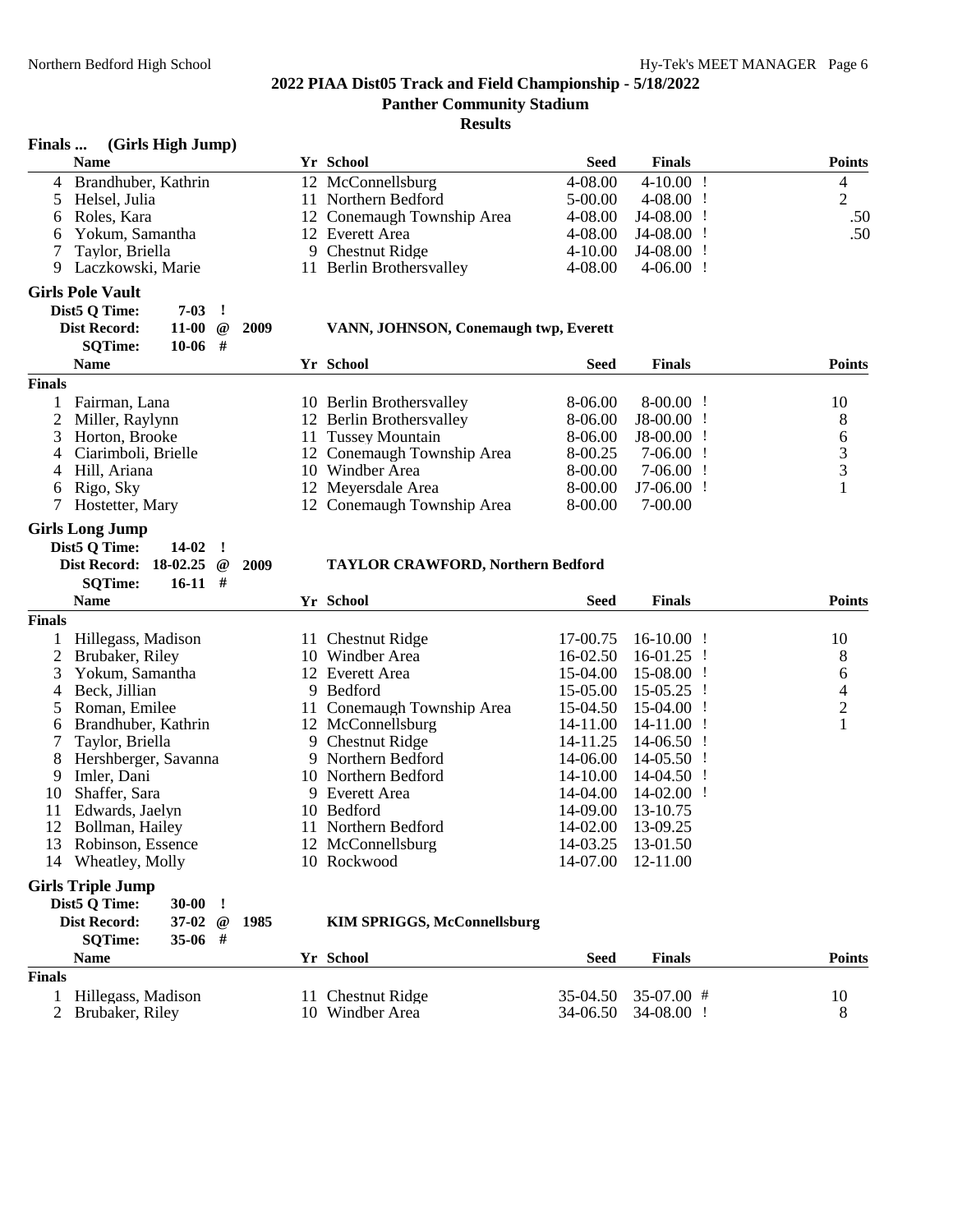**Results**

### **Finals ... (Girls Triple Jump)**

**Dist5 Q Time: 28-00 !**

|    | <b>Name</b>           | Yr School                  | <b>Seed</b> | <b>Finals</b>           | <b>Points</b> |
|----|-----------------------|----------------------------|-------------|-------------------------|---------------|
|    | 3 Beck, Jillian       | 9 Bedford                  |             | 32-06.00 33-00.50 !     | 6             |
|    | 4 Sechler, Gracie     | 11 Berlin Brothersvalley   |             | 32-10.75 32-01.50 !     | 4             |
|    | 5 Yokum, Ashley       | 12 Everett Area            |             | $33-05.00$ $32-00.00$ ! |               |
|    | 6 Edwards, Jaelyn     | 10 Bedford                 |             | $31-06.00$ $31-02.00$ ! |               |
|    | 7 Ritchey, Madeline   | 9 Bedford                  |             | $31-10.00$ $30-08.50$ ! |               |
|    | 8 Miller, Unity       | 10 Conemaugh Township Area |             | $30-08.00$ $30-02.50$ ! |               |
|    | 9 Smiley, Megan       | 10 Berlin Brothersvalley   |             | 30-02.25 29-10.00       |               |
|    | 10 Renzi, Lydia       | 12 Meyersdale Area         |             | 30-00.00 28-04.00       |               |
| 11 | Floyd, Aby            | 11 Rockwood                |             | 31-00.00 28-01.00       |               |
|    | <b>Girls Shot Put</b> |                            |             |                         |               |

# **Dist Record: 38-01.25 @ 2009 CRYSTAL DIBERT, Bedford**

|               | <b>SOTime:</b><br>36-06<br># |                                     |                              |                |
|---------------|------------------------------|-------------------------------------|------------------------------|----------------|
|               | <b>Name</b>                  | Yr School                           | <b>Finals</b><br><b>Seed</b> | <b>Points</b>  |
| <b>Finals</b> |                              |                                     |                              |                |
|               | Emerick, Linzee              | 12 Meyersdale Area                  | $36-02.00$<br>34-00.00       | 10             |
|               | Martz, Elizabeth             | <b>Bedford</b><br>12                | 35-01.00<br>33-02.25         | 8              |
| 3             | Truax, Kendyl                | 12 McConnellsburg                   | 30-07.50<br>$32-07.50$ !     | 6              |
| 4             | Sexton, Madison              | 12 Southern Fulton                  | 31-02.00<br>31-04.00         | 4              |
|               | Lasure, Jasmine              | Meyersdale Area<br>11.              | $31 - 00.00$<br>$30-11.75$ ! | $\overline{2}$ |
| 6             | Long, Lizzie                 | Northern Bedford<br>11.             | $30-11.50$ !<br>30-11.50     |                |
|               | Bosch, Belle                 | 11 Chestnut Ridge                   | 32-00.00<br>30-03.00         |                |
| 8             | Brandhuber, Kathrin          | 12 McConnellsburg                   | 28-03.00<br>27-03.00         |                |
| 9             | Bittner, Makenna             | <b>Berlin Brothersvalley</b><br>11. | $30-04.00$<br>27-00.50       |                |
| 10            | Berkheimer, Paytn            | 12 Chestnut Ridge                   | 30-10.00<br>26-08.50         |                |
| 11            | Lemin, Trista                | <b>Tussey Mountain</b><br>11        | 29-05.50<br>26-07.00         |                |
| 12            | Rose, Abigale                | <b>Bedford</b><br>12.               | 28-04.00<br>$25-02.50$       |                |
| 13            | Hay, Abreea                  | 12 Berlin Brothersvalley            | 24-06.50<br>28-06.50         |                |

#### **Girls Discus Throw**

| Dist5 O Time:  | $80-06$ !            |  |
|----------------|----------------------|--|
| Dist Record:   | 120-08 $\omega$ 1991 |  |
| <b>SOTime:</b> | $113-00$ #           |  |

#### **Dist Record: 120-08 @ 1991 MICHELLE BARNER, Northern Bedford**

|               | <b>Name</b>         |     | Yr School                  | <b>Seed</b> | <b>Finals</b> | <b>Points</b> |
|---------------|---------------------|-----|----------------------------|-------------|---------------|---------------|
| <b>Finals</b> |                     |     |                            |             |               |               |
|               | Long, Lizzie        |     | 11 Northern Bedford        | 104-11      | $105 - 11$ !  | 10            |
|               | Emerick, Linzee     |     | 12 Meyersdale Area         | $95-03$     | $101-01$ !    | 8             |
| 3             | Martz, Elizabeth    |     | 12 Bedford                 | 99-08       | 94-03         | 6             |
|               | 4 Claycomb, Natalie |     | 12 Chestnut Ridge          | 96-03       | $90-01$ !     | 4             |
|               | 5 Cullen, Maeve     |     | 10 Conemaugh Township Area | 81-11       | $88-06$ !     | ↑             |
| 6             | Helsel. Julia       | 11. | Northern Bedford           | 82-00       | $85-07$ !     |               |
|               | Lasure, Jasmine     |     | 11 Meyersdale Area         | 83-05       | 83-05         |               |
| 8             | Baker, Kiersten     |     | 12 Tussey Mountain         | 81-11       | $82-02$ !     |               |
| 9             | Truax, Kendyl       |     | 12 McConnellsburg          | $92 - 02$   | $81-04$ !     |               |
| 10            | Bosch, Belle        |     | 11 Chestnut Ridge          | 105-01      | 78-00         |               |
| 11            | Hay, Abreea         |     | 12 Berlin Brothersvalley   | 81-05       | 77-00         |               |
| 12            | Boring, Lydia       |     | 10 Conemaugh Township Area | 80-08       | 70-05         |               |
| 13            | Kendall, Riley      |     | 12 Bedford                 | 89-04       | 66-08         |               |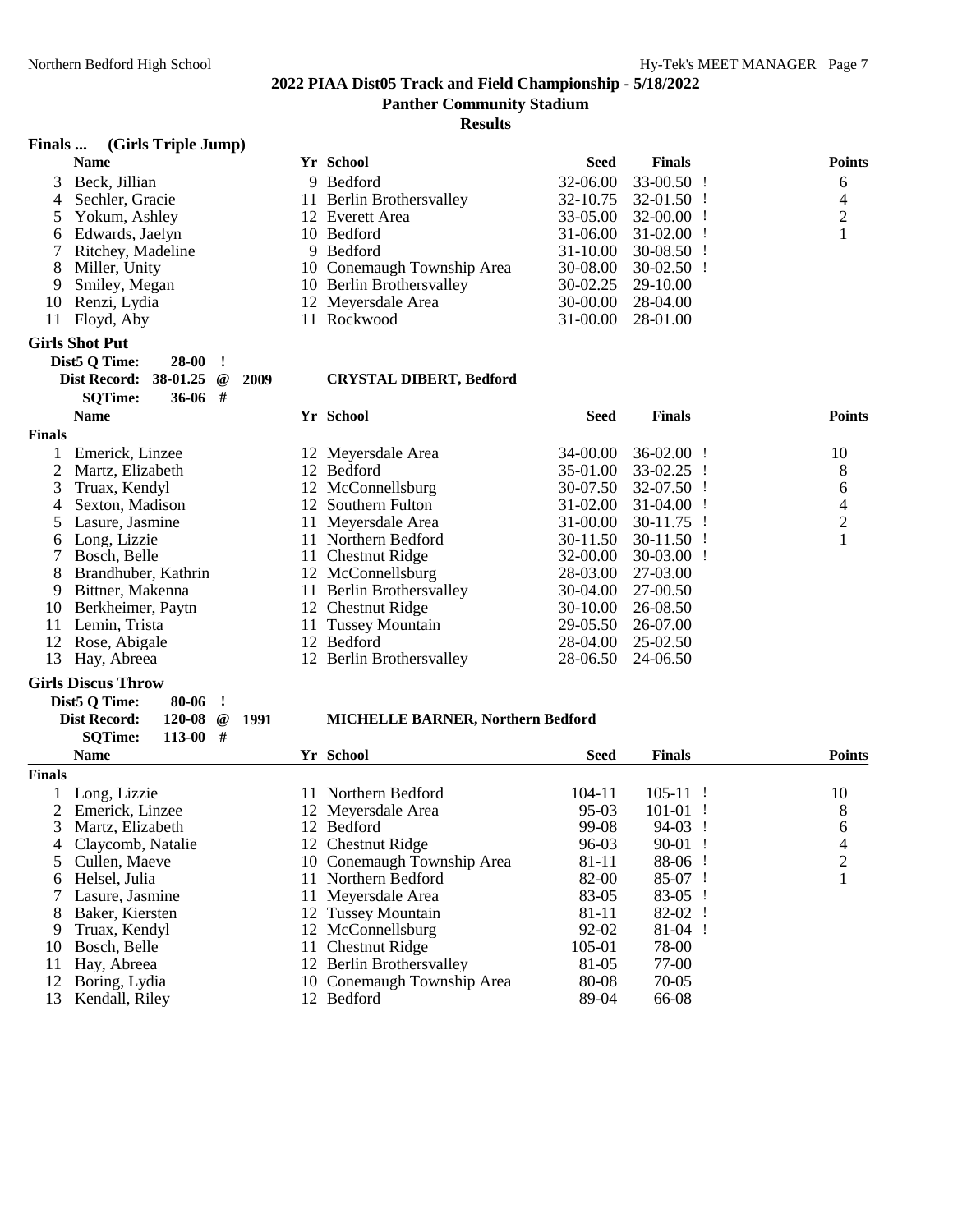**Panther Community Stadium**

| $121 - 00$ #<br><b>SQTime:</b><br>Yr School<br><b>Name</b><br><b>Seed</b><br><b>Finals</b><br><b>Points</b><br><b>Finals</b><br>145-03<br>10<br>$\mathbf{1}$<br>Bosch, Belle<br>11 Chestnut Ridge<br>$131-10$ #<br>$\overline{2}$<br>107-07<br>8<br>Martz, Elizabeth<br>12 Bedford<br>$102-08$ !<br>3<br>12 McConnellsburg<br>108-04<br>Brandhuber, Kathrin<br>100-03<br>6<br><u>!</u><br>10 Conemaugh Township Area<br>101-09<br>98-00 !<br>$\overline{4}$<br>4<br>Boring, Lydia<br>$\sqrt{2}$<br>$85-10$<br>Sipes, Ava<br>10 Bedford<br>92-07 !<br>5<br>$\mathbf{1}$<br>Cullen, Maeve<br>10 Conemaugh Township Area<br>96-02<br>92-03<br>$\mathbf{I}$<br>6<br>9 Chestnut Ridge<br>7<br>Parks, Elana<br>97-07<br>91-01<br>$\mathbf{I}$<br>Plunkard, Taylor<br>11 Windber Area<br>97-02<br>$90-05$ !<br>8<br>85-03<br>9<br>Guyer, Alexa<br>10 McConnellsburg<br>80-03<br>$73-11$<br>Hartman, Kylee<br>12 Berlin Brothersvalley<br>85-03<br>10<br>83-04<br>11<br>Kichman, Ashley<br>12 Northern Bedford<br>73-08<br>Rose, Abigale<br>12 Bedford<br>83-00<br>67-09<br>12<br>13<br>Dusack, Meleiah<br>11 Windber Area<br>$90 - 11$<br>61-08<br><b>Boys 100 Meter Dash</b><br>Dist5 Q Time:<br>12.14<br>$\cdot$<br>2022<br><b>Dist Record:</b><br>10.63<br>$^{\,a}$<br><b>ETHAN BLACK, Conemaugh To</b><br>#<br><b>SQTime:</b><br>11.30<br><b>Prelims</b><br>H#<br><b>Name</b><br>Yr School<br><b>Seed</b><br><b>Preliminaries</b><br>10.70<br>Black, Ethan<br>11 Conemaugh Township Area<br>#10.81 Q<br>4<br>1<br>$\overline{2}$<br>$\overline{2}$<br>10 Tussey Mountain<br>11.18<br>#11.27 Q<br>Gillis, Collin<br>3<br>11 Bedford<br>11.14<br>3<br>Weber, Ethan<br>!11.41Q<br>11.42<br>Shuster, John<br>11 Windber Area<br>!11.47Q<br>1<br>4<br>Whysong, Matt<br>12 Chestnut Ridge<br>11.50<br>!11.59 q<br>$\mathbf{1}$<br>5<br>$\overline{c}$<br>Dom, Nick<br>11.58<br>$!11.75$ q<br>12 Windber Area<br>6<br>$\overline{4}$<br>Gunby, Maylin<br>11.64<br>7<br>10 Everett Area<br>! 11.80<br>3<br>8<br>Ohler, Tristan<br>10 Meyersdale Area<br>11.59<br>! 11.82<br>3<br>Wigfield, Caleb<br>11 Bedford<br>11.72<br>9<br>! 11.89<br>$\overline{2}$<br>Wracher, Nate<br>12 Bedford<br>11.98<br>! 11.91<br>10<br>$\mathbf{1}$<br>11<br>Brambley, Kaleb<br>11 Everett Area<br>11.84<br>! 11.93<br>12<br>Weyandt, Trevor<br>12 Chestnut Ridge<br>11.94<br>! 11.94<br>$\mathbf{1}$<br>3<br>13<br>Byer, Jackson<br>12 Conemaugh Township Area<br>12.09<br>! 11.96<br>14 Brown, Xander<br>4<br>12 Everett Area<br>11.64<br>! 11.98<br>$\overline{c}$<br>Keller, Griffin<br>12 Northern Bedford<br>11.77<br>! 12.01<br>15<br>$\overline{4}$<br>Holderbaum, Brent<br>10 Chestnut Ridge<br>12.06<br>! 12.06<br>16<br>$\frac{2}{4}$<br>12.11<br>12.15<br>17<br>Johnson, Adam<br>10 Northern Bedford<br>12.04<br>12.16<br>18<br>Ruiz, Emilio<br>12 Conemaugh Township Area |    | <b>Girls Javelin Throw</b><br>Dist5 Q Time:<br>83-00<br><u>!</u><br>Dist Record: 143-08.25<br>$^{\, \circledR}$ | 1996 | <b>BETH BURKETT, Chestnut Ridge</b> |       |       |   |
|------------------------------------------------------------------------------------------------------------------------------------------------------------------------------------------------------------------------------------------------------------------------------------------------------------------------------------------------------------------------------------------------------------------------------------------------------------------------------------------------------------------------------------------------------------------------------------------------------------------------------------------------------------------------------------------------------------------------------------------------------------------------------------------------------------------------------------------------------------------------------------------------------------------------------------------------------------------------------------------------------------------------------------------------------------------------------------------------------------------------------------------------------------------------------------------------------------------------------------------------------------------------------------------------------------------------------------------------------------------------------------------------------------------------------------------------------------------------------------------------------------------------------------------------------------------------------------------------------------------------------------------------------------------------------------------------------------------------------------------------------------------------------------------------------------------------------------------------------------------------------------------------------------------------------------------------------------------------------------------------------------------------------------------------------------------------------------------------------------------------------------------------------------------------------------------------------------------------------------------------------------------------------------------------------------------------------------------------------------------------------------------------------------------------------------------------------------------------------------------------------------------------------------------------------------------------------------------------------------------------------------------------------------------------------------------------------------------------------------------------------------------------------------------------------------------------------------------------------------|----|-----------------------------------------------------------------------------------------------------------------|------|-------------------------------------|-------|-------|---|
|                                                                                                                                                                                                                                                                                                                                                                                                                                                                                                                                                                                                                                                                                                                                                                                                                                                                                                                                                                                                                                                                                                                                                                                                                                                                                                                                                                                                                                                                                                                                                                                                                                                                                                                                                                                                                                                                                                                                                                                                                                                                                                                                                                                                                                                                                                                                                                                                                                                                                                                                                                                                                                                                                                                                                                                                                                                            |    |                                                                                                                 |      |                                     |       |       |   |
|                                                                                                                                                                                                                                                                                                                                                                                                                                                                                                                                                                                                                                                                                                                                                                                                                                                                                                                                                                                                                                                                                                                                                                                                                                                                                                                                                                                                                                                                                                                                                                                                                                                                                                                                                                                                                                                                                                                                                                                                                                                                                                                                                                                                                                                                                                                                                                                                                                                                                                                                                                                                                                                                                                                                                                                                                                                            |    |                                                                                                                 |      |                                     |       |       |   |
|                                                                                                                                                                                                                                                                                                                                                                                                                                                                                                                                                                                                                                                                                                                                                                                                                                                                                                                                                                                                                                                                                                                                                                                                                                                                                                                                                                                                                                                                                                                                                                                                                                                                                                                                                                                                                                                                                                                                                                                                                                                                                                                                                                                                                                                                                                                                                                                                                                                                                                                                                                                                                                                                                                                                                                                                                                                            |    |                                                                                                                 |      |                                     |       |       |   |
|                                                                                                                                                                                                                                                                                                                                                                                                                                                                                                                                                                                                                                                                                                                                                                                                                                                                                                                                                                                                                                                                                                                                                                                                                                                                                                                                                                                                                                                                                                                                                                                                                                                                                                                                                                                                                                                                                                                                                                                                                                                                                                                                                                                                                                                                                                                                                                                                                                                                                                                                                                                                                                                                                                                                                                                                                                                            |    |                                                                                                                 |      |                                     |       |       |   |
|                                                                                                                                                                                                                                                                                                                                                                                                                                                                                                                                                                                                                                                                                                                                                                                                                                                                                                                                                                                                                                                                                                                                                                                                                                                                                                                                                                                                                                                                                                                                                                                                                                                                                                                                                                                                                                                                                                                                                                                                                                                                                                                                                                                                                                                                                                                                                                                                                                                                                                                                                                                                                                                                                                                                                                                                                                                            |    |                                                                                                                 |      |                                     |       |       |   |
|                                                                                                                                                                                                                                                                                                                                                                                                                                                                                                                                                                                                                                                                                                                                                                                                                                                                                                                                                                                                                                                                                                                                                                                                                                                                                                                                                                                                                                                                                                                                                                                                                                                                                                                                                                                                                                                                                                                                                                                                                                                                                                                                                                                                                                                                                                                                                                                                                                                                                                                                                                                                                                                                                                                                                                                                                                                            |    |                                                                                                                 |      |                                     |       |       |   |
|                                                                                                                                                                                                                                                                                                                                                                                                                                                                                                                                                                                                                                                                                                                                                                                                                                                                                                                                                                                                                                                                                                                                                                                                                                                                                                                                                                                                                                                                                                                                                                                                                                                                                                                                                                                                                                                                                                                                                                                                                                                                                                                                                                                                                                                                                                                                                                                                                                                                                                                                                                                                                                                                                                                                                                                                                                                            |    |                                                                                                                 |      |                                     |       |       |   |
|                                                                                                                                                                                                                                                                                                                                                                                                                                                                                                                                                                                                                                                                                                                                                                                                                                                                                                                                                                                                                                                                                                                                                                                                                                                                                                                                                                                                                                                                                                                                                                                                                                                                                                                                                                                                                                                                                                                                                                                                                                                                                                                                                                                                                                                                                                                                                                                                                                                                                                                                                                                                                                                                                                                                                                                                                                                            |    |                                                                                                                 |      |                                     |       |       |   |
|                                                                                                                                                                                                                                                                                                                                                                                                                                                                                                                                                                                                                                                                                                                                                                                                                                                                                                                                                                                                                                                                                                                                                                                                                                                                                                                                                                                                                                                                                                                                                                                                                                                                                                                                                                                                                                                                                                                                                                                                                                                                                                                                                                                                                                                                                                                                                                                                                                                                                                                                                                                                                                                                                                                                                                                                                                                            |    |                                                                                                                 |      |                                     |       |       |   |
|                                                                                                                                                                                                                                                                                                                                                                                                                                                                                                                                                                                                                                                                                                                                                                                                                                                                                                                                                                                                                                                                                                                                                                                                                                                                                                                                                                                                                                                                                                                                                                                                                                                                                                                                                                                                                                                                                                                                                                                                                                                                                                                                                                                                                                                                                                                                                                                                                                                                                                                                                                                                                                                                                                                                                                                                                                                            |    |                                                                                                                 |      |                                     |       |       |   |
|                                                                                                                                                                                                                                                                                                                                                                                                                                                                                                                                                                                                                                                                                                                                                                                                                                                                                                                                                                                                                                                                                                                                                                                                                                                                                                                                                                                                                                                                                                                                                                                                                                                                                                                                                                                                                                                                                                                                                                                                                                                                                                                                                                                                                                                                                                                                                                                                                                                                                                                                                                                                                                                                                                                                                                                                                                                            |    |                                                                                                                 |      |                                     |       |       |   |
|                                                                                                                                                                                                                                                                                                                                                                                                                                                                                                                                                                                                                                                                                                                                                                                                                                                                                                                                                                                                                                                                                                                                                                                                                                                                                                                                                                                                                                                                                                                                                                                                                                                                                                                                                                                                                                                                                                                                                                                                                                                                                                                                                                                                                                                                                                                                                                                                                                                                                                                                                                                                                                                                                                                                                                                                                                                            |    |                                                                                                                 |      |                                     |       |       |   |
|                                                                                                                                                                                                                                                                                                                                                                                                                                                                                                                                                                                                                                                                                                                                                                                                                                                                                                                                                                                                                                                                                                                                                                                                                                                                                                                                                                                                                                                                                                                                                                                                                                                                                                                                                                                                                                                                                                                                                                                                                                                                                                                                                                                                                                                                                                                                                                                                                                                                                                                                                                                                                                                                                                                                                                                                                                                            |    |                                                                                                                 |      |                                     |       |       |   |
|                                                                                                                                                                                                                                                                                                                                                                                                                                                                                                                                                                                                                                                                                                                                                                                                                                                                                                                                                                                                                                                                                                                                                                                                                                                                                                                                                                                                                                                                                                                                                                                                                                                                                                                                                                                                                                                                                                                                                                                                                                                                                                                                                                                                                                                                                                                                                                                                                                                                                                                                                                                                                                                                                                                                                                                                                                                            |    |                                                                                                                 |      |                                     |       |       |   |
|                                                                                                                                                                                                                                                                                                                                                                                                                                                                                                                                                                                                                                                                                                                                                                                                                                                                                                                                                                                                                                                                                                                                                                                                                                                                                                                                                                                                                                                                                                                                                                                                                                                                                                                                                                                                                                                                                                                                                                                                                                                                                                                                                                                                                                                                                                                                                                                                                                                                                                                                                                                                                                                                                                                                                                                                                                                            |    |                                                                                                                 |      |                                     |       |       |   |
|                                                                                                                                                                                                                                                                                                                                                                                                                                                                                                                                                                                                                                                                                                                                                                                                                                                                                                                                                                                                                                                                                                                                                                                                                                                                                                                                                                                                                                                                                                                                                                                                                                                                                                                                                                                                                                                                                                                                                                                                                                                                                                                                                                                                                                                                                                                                                                                                                                                                                                                                                                                                                                                                                                                                                                                                                                                            |    |                                                                                                                 |      |                                     |       |       |   |
|                                                                                                                                                                                                                                                                                                                                                                                                                                                                                                                                                                                                                                                                                                                                                                                                                                                                                                                                                                                                                                                                                                                                                                                                                                                                                                                                                                                                                                                                                                                                                                                                                                                                                                                                                                                                                                                                                                                                                                                                                                                                                                                                                                                                                                                                                                                                                                                                                                                                                                                                                                                                                                                                                                                                                                                                                                                            |    |                                                                                                                 |      |                                     |       |       |   |
|                                                                                                                                                                                                                                                                                                                                                                                                                                                                                                                                                                                                                                                                                                                                                                                                                                                                                                                                                                                                                                                                                                                                                                                                                                                                                                                                                                                                                                                                                                                                                                                                                                                                                                                                                                                                                                                                                                                                                                                                                                                                                                                                                                                                                                                                                                                                                                                                                                                                                                                                                                                                                                                                                                                                                                                                                                                            |    |                                                                                                                 |      |                                     |       |       |   |
|                                                                                                                                                                                                                                                                                                                                                                                                                                                                                                                                                                                                                                                                                                                                                                                                                                                                                                                                                                                                                                                                                                                                                                                                                                                                                                                                                                                                                                                                                                                                                                                                                                                                                                                                                                                                                                                                                                                                                                                                                                                                                                                                                                                                                                                                                                                                                                                                                                                                                                                                                                                                                                                                                                                                                                                                                                                            |    |                                                                                                                 |      |                                     |       |       |   |
|                                                                                                                                                                                                                                                                                                                                                                                                                                                                                                                                                                                                                                                                                                                                                                                                                                                                                                                                                                                                                                                                                                                                                                                                                                                                                                                                                                                                                                                                                                                                                                                                                                                                                                                                                                                                                                                                                                                                                                                                                                                                                                                                                                                                                                                                                                                                                                                                                                                                                                                                                                                                                                                                                                                                                                                                                                                            |    |                                                                                                                 |      |                                     |       |       |   |
|                                                                                                                                                                                                                                                                                                                                                                                                                                                                                                                                                                                                                                                                                                                                                                                                                                                                                                                                                                                                                                                                                                                                                                                                                                                                                                                                                                                                                                                                                                                                                                                                                                                                                                                                                                                                                                                                                                                                                                                                                                                                                                                                                                                                                                                                                                                                                                                                                                                                                                                                                                                                                                                                                                                                                                                                                                                            |    |                                                                                                                 |      |                                     |       |       |   |
|                                                                                                                                                                                                                                                                                                                                                                                                                                                                                                                                                                                                                                                                                                                                                                                                                                                                                                                                                                                                                                                                                                                                                                                                                                                                                                                                                                                                                                                                                                                                                                                                                                                                                                                                                                                                                                                                                                                                                                                                                                                                                                                                                                                                                                                                                                                                                                                                                                                                                                                                                                                                                                                                                                                                                                                                                                                            |    |                                                                                                                 |      |                                     |       |       |   |
|                                                                                                                                                                                                                                                                                                                                                                                                                                                                                                                                                                                                                                                                                                                                                                                                                                                                                                                                                                                                                                                                                                                                                                                                                                                                                                                                                                                                                                                                                                                                                                                                                                                                                                                                                                                                                                                                                                                                                                                                                                                                                                                                                                                                                                                                                                                                                                                                                                                                                                                                                                                                                                                                                                                                                                                                                                                            |    |                                                                                                                 |      |                                     |       |       |   |
|                                                                                                                                                                                                                                                                                                                                                                                                                                                                                                                                                                                                                                                                                                                                                                                                                                                                                                                                                                                                                                                                                                                                                                                                                                                                                                                                                                                                                                                                                                                                                                                                                                                                                                                                                                                                                                                                                                                                                                                                                                                                                                                                                                                                                                                                                                                                                                                                                                                                                                                                                                                                                                                                                                                                                                                                                                                            |    |                                                                                                                 |      |                                     |       |       |   |
|                                                                                                                                                                                                                                                                                                                                                                                                                                                                                                                                                                                                                                                                                                                                                                                                                                                                                                                                                                                                                                                                                                                                                                                                                                                                                                                                                                                                                                                                                                                                                                                                                                                                                                                                                                                                                                                                                                                                                                                                                                                                                                                                                                                                                                                                                                                                                                                                                                                                                                                                                                                                                                                                                                                                                                                                                                                            |    |                                                                                                                 |      |                                     |       |       |   |
|                                                                                                                                                                                                                                                                                                                                                                                                                                                                                                                                                                                                                                                                                                                                                                                                                                                                                                                                                                                                                                                                                                                                                                                                                                                                                                                                                                                                                                                                                                                                                                                                                                                                                                                                                                                                                                                                                                                                                                                                                                                                                                                                                                                                                                                                                                                                                                                                                                                                                                                                                                                                                                                                                                                                                                                                                                                            |    |                                                                                                                 |      |                                     |       |       |   |
|                                                                                                                                                                                                                                                                                                                                                                                                                                                                                                                                                                                                                                                                                                                                                                                                                                                                                                                                                                                                                                                                                                                                                                                                                                                                                                                                                                                                                                                                                                                                                                                                                                                                                                                                                                                                                                                                                                                                                                                                                                                                                                                                                                                                                                                                                                                                                                                                                                                                                                                                                                                                                                                                                                                                                                                                                                                            |    |                                                                                                                 |      |                                     |       |       |   |
|                                                                                                                                                                                                                                                                                                                                                                                                                                                                                                                                                                                                                                                                                                                                                                                                                                                                                                                                                                                                                                                                                                                                                                                                                                                                                                                                                                                                                                                                                                                                                                                                                                                                                                                                                                                                                                                                                                                                                                                                                                                                                                                                                                                                                                                                                                                                                                                                                                                                                                                                                                                                                                                                                                                                                                                                                                                            |    |                                                                                                                 |      |                                     |       |       |   |
|                                                                                                                                                                                                                                                                                                                                                                                                                                                                                                                                                                                                                                                                                                                                                                                                                                                                                                                                                                                                                                                                                                                                                                                                                                                                                                                                                                                                                                                                                                                                                                                                                                                                                                                                                                                                                                                                                                                                                                                                                                                                                                                                                                                                                                                                                                                                                                                                                                                                                                                                                                                                                                                                                                                                                                                                                                                            |    |                                                                                                                 |      |                                     |       |       |   |
|                                                                                                                                                                                                                                                                                                                                                                                                                                                                                                                                                                                                                                                                                                                                                                                                                                                                                                                                                                                                                                                                                                                                                                                                                                                                                                                                                                                                                                                                                                                                                                                                                                                                                                                                                                                                                                                                                                                                                                                                                                                                                                                                                                                                                                                                                                                                                                                                                                                                                                                                                                                                                                                                                                                                                                                                                                                            |    |                                                                                                                 |      |                                     |       |       |   |
|                                                                                                                                                                                                                                                                                                                                                                                                                                                                                                                                                                                                                                                                                                                                                                                                                                                                                                                                                                                                                                                                                                                                                                                                                                                                                                                                                                                                                                                                                                                                                                                                                                                                                                                                                                                                                                                                                                                                                                                                                                                                                                                                                                                                                                                                                                                                                                                                                                                                                                                                                                                                                                                                                                                                                                                                                                                            |    |                                                                                                                 |      |                                     |       |       |   |
|                                                                                                                                                                                                                                                                                                                                                                                                                                                                                                                                                                                                                                                                                                                                                                                                                                                                                                                                                                                                                                                                                                                                                                                                                                                                                                                                                                                                                                                                                                                                                                                                                                                                                                                                                                                                                                                                                                                                                                                                                                                                                                                                                                                                                                                                                                                                                                                                                                                                                                                                                                                                                                                                                                                                                                                                                                                            |    |                                                                                                                 |      |                                     |       |       |   |
|                                                                                                                                                                                                                                                                                                                                                                                                                                                                                                                                                                                                                                                                                                                                                                                                                                                                                                                                                                                                                                                                                                                                                                                                                                                                                                                                                                                                                                                                                                                                                                                                                                                                                                                                                                                                                                                                                                                                                                                                                                                                                                                                                                                                                                                                                                                                                                                                                                                                                                                                                                                                                                                                                                                                                                                                                                                            |    |                                                                                                                 |      |                                     |       |       |   |
|                                                                                                                                                                                                                                                                                                                                                                                                                                                                                                                                                                                                                                                                                                                                                                                                                                                                                                                                                                                                                                                                                                                                                                                                                                                                                                                                                                                                                                                                                                                                                                                                                                                                                                                                                                                                                                                                                                                                                                                                                                                                                                                                                                                                                                                                                                                                                                                                                                                                                                                                                                                                                                                                                                                                                                                                                                                            |    |                                                                                                                 |      |                                     |       |       |   |
|                                                                                                                                                                                                                                                                                                                                                                                                                                                                                                                                                                                                                                                                                                                                                                                                                                                                                                                                                                                                                                                                                                                                                                                                                                                                                                                                                                                                                                                                                                                                                                                                                                                                                                                                                                                                                                                                                                                                                                                                                                                                                                                                                                                                                                                                                                                                                                                                                                                                                                                                                                                                                                                                                                                                                                                                                                                            |    |                                                                                                                 |      |                                     |       |       |   |
|                                                                                                                                                                                                                                                                                                                                                                                                                                                                                                                                                                                                                                                                                                                                                                                                                                                                                                                                                                                                                                                                                                                                                                                                                                                                                                                                                                                                                                                                                                                                                                                                                                                                                                                                                                                                                                                                                                                                                                                                                                                                                                                                                                                                                                                                                                                                                                                                                                                                                                                                                                                                                                                                                                                                                                                                                                                            |    |                                                                                                                 |      |                                     |       |       |   |
|                                                                                                                                                                                                                                                                                                                                                                                                                                                                                                                                                                                                                                                                                                                                                                                                                                                                                                                                                                                                                                                                                                                                                                                                                                                                                                                                                                                                                                                                                                                                                                                                                                                                                                                                                                                                                                                                                                                                                                                                                                                                                                                                                                                                                                                                                                                                                                                                                                                                                                                                                                                                                                                                                                                                                                                                                                                            |    |                                                                                                                 |      |                                     |       |       |   |
|                                                                                                                                                                                                                                                                                                                                                                                                                                                                                                                                                                                                                                                                                                                                                                                                                                                                                                                                                                                                                                                                                                                                                                                                                                                                                                                                                                                                                                                                                                                                                                                                                                                                                                                                                                                                                                                                                                                                                                                                                                                                                                                                                                                                                                                                                                                                                                                                                                                                                                                                                                                                                                                                                                                                                                                                                                                            |    |                                                                                                                 |      |                                     |       |       |   |
|                                                                                                                                                                                                                                                                                                                                                                                                                                                                                                                                                                                                                                                                                                                                                                                                                                                                                                                                                                                                                                                                                                                                                                                                                                                                                                                                                                                                                                                                                                                                                                                                                                                                                                                                                                                                                                                                                                                                                                                                                                                                                                                                                                                                                                                                                                                                                                                                                                                                                                                                                                                                                                                                                                                                                                                                                                                            | 19 | Marx, Colin                                                                                                     |      | 10 Windber Area                     | 12.01 | 12.27 | 3 |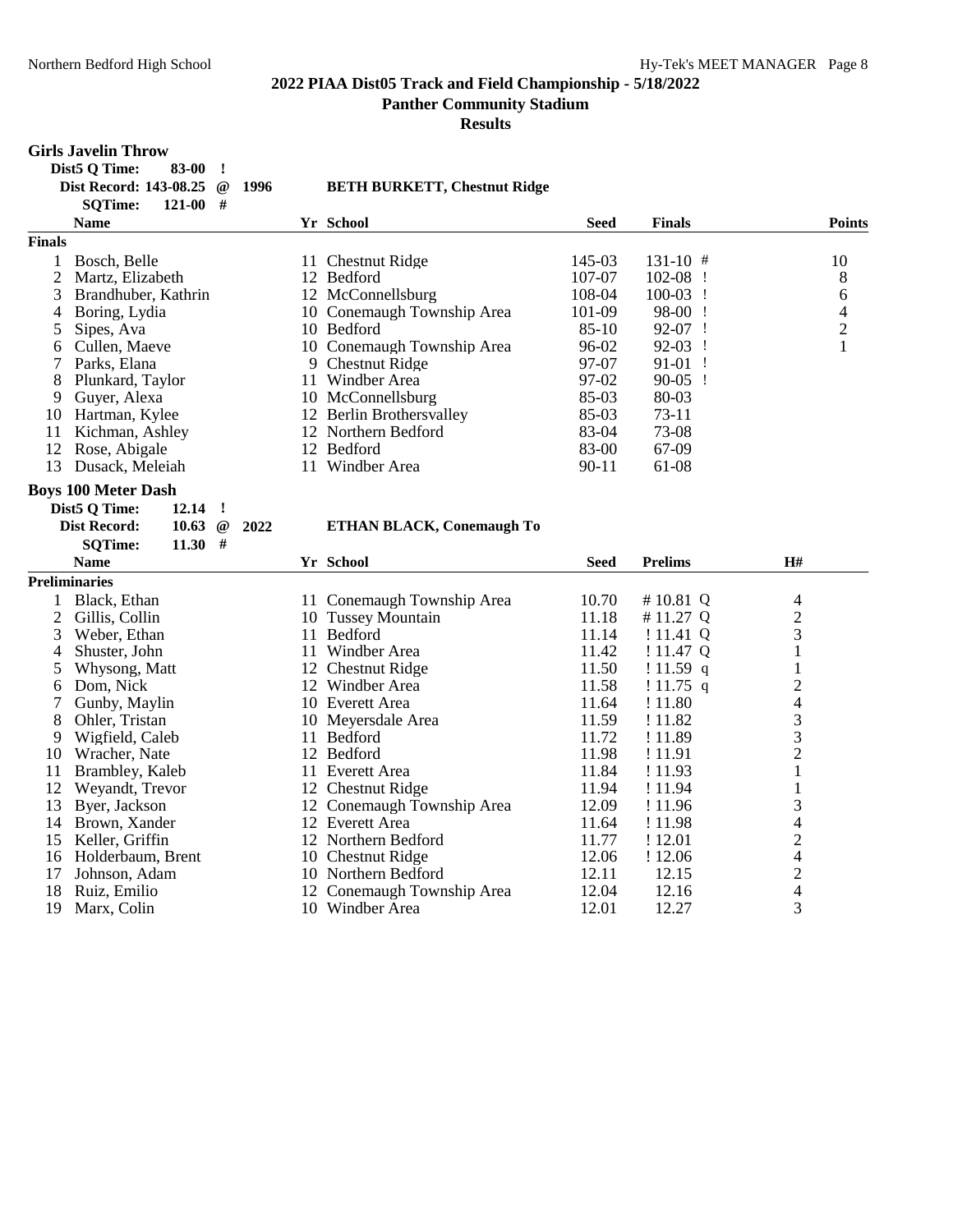**Panther Community Stadium**

| <b>Boys 100 Meter Dash</b>      |                    |          |      |                                  |                |                |                |
|---------------------------------|--------------------|----------|------|----------------------------------|----------------|----------------|----------------|
| Dist5 Q Time:                   | 12.14              | $\cdot$  |      |                                  |                |                |                |
| <b>Dist Record:</b>             | 10.63              | $\omega$ | 2022 | <b>ETHAN BLACK, Conemaugh To</b> |                |                |                |
| <b>SQTime:</b>                  | $11.30$ #          |          |      |                                  |                |                |                |
| <b>Name</b>                     |                    |          |      | Yr School                        | <b>Prelims</b> | <b>Finals</b>  | <b>Points</b>  |
| <b>Finals</b>                   |                    |          |      |                                  |                |                |                |
| Black, Ethan<br>$\mathbf{1}$    |                    |          |      | 11 Conemaugh Township Area       | 10.81          | 10.63 $@$      | 10             |
| $\overline{2}$<br>Weber, Ethan  |                    |          |      | 11 Bedford                       | 11.41          | $11.19$ #      | 8              |
| 3<br>Gillis, Collin             |                    |          |      | 10 Tussey Mountain               | 11.27          | 11.32 !        | 6              |
| $\overline{4}$<br>Shuster, John |                    |          |      | 11 Windber Area                  | 11.47          | 11.52 !        | $\overline{4}$ |
| 5<br>Whysong, Matt              |                    |          |      | 12 Chestnut Ridge                | 11.59          | 11.58 !        | $\overline{2}$ |
| 6 Dom, Nick                     |                    |          |      | 12 Windber Area                  | 11.75          | 11.81 !        | $\mathbf{1}$   |
| <b>Boys 200 Meter Dash</b>      |                    |          |      |                                  |                |                |                |
| Dist5 Q Time:                   | 24.94 !            |          |      |                                  |                |                |                |
| <b>Dist Record:</b>             | $21.56 \text{ @}$  |          | 2022 | <b>ETHAN BLACK, Conemaugh To</b> |                |                |                |
| <b>SQTime:</b>                  | 22.88 #            |          |      |                                  |                |                |                |
| <b>Name</b>                     |                    |          |      | Yr School                        | <b>Seed</b>    | <b>Prelims</b> | H#             |
| <b>Preliminaries</b>            |                    |          |      |                                  |                |                |                |
| 1 Black, Ethan                  |                    |          |      | 11 Conemaugh Township Area       | 21.94          | # 21.85 $Q$    | 3              |
| $\overline{2}$<br>Weber, Ethan  |                    |          |      | 11 Bedford                       | 22.54          | #22.85 Q       | $\overline{c}$ |
| 3<br>Wracher, Nate              |                    |          |      | 12 Bedford                       | 23.51          | ! 23.38 Q      | $\mathbf{1}$   |
| Gunby, Maylin<br>4              |                    |          |      | 10 Everett Area                  | 23.65          | !23.60 q       | $\frac{3}{2}$  |
| 5<br>Ohler, Tristan             |                    |          |      | 10 Meyersdale Area               | 23.52          | $!23.69$ q     |                |
| Johnson, D'Metrius<br>6         |                    |          |      | 12 Conemaugh Township Area       | 24.38          | $!23.72$ q     | $\overline{2}$ |
| $\tau$<br>Dom, Nick             |                    |          |      | 12 Windber Area                  | 23.36          | ! 24.02        | $\mathbf{1}$   |
| 8<br>Shuster, John              |                    |          |      | 11 Windber Area                  | 23.68          | ! 24.19        | 3              |
| 9 Wigfield, Caleb               |                    |          |      | 11 Bedford                       | 24.31          | ! 24.71        | $\mathbf{1}$   |
| 10 Defibaugh, Dillon            |                    |          |      | 9 Conemaugh Township Area        | 24.88          | ! 24.90        | 1              |
| Presnell, Nick<br>11            |                    |          |      | 11 Chestnut Ridge                | 24.14          | 24.98          | $\mathbf{1}$   |
| 12<br>Hostetler, Luke           |                    |          |      | 9 Windber Area                   | 24.74          | 24.99          | 3              |
| Ruiz, Emilio<br>13              |                    |          |      | 12 Conemaugh Township Area       | 24.06          | 25.18          | $\overline{2}$ |
| <b>Boys 200 Meter Dash</b>      |                    |          |      |                                  |                |                |                |
| Dist5 Q Time:                   | 24.94 !            |          |      |                                  |                |                |                |
| <b>Dist Record:</b>             | $21.56 \text{ } @$ |          | 2022 | <b>ETHAN BLACK, Conemaugh To</b> |                |                |                |
| <b>SOTime:</b>                  | $22.88$ #          |          |      |                                  |                |                |                |
| <b>Name</b>                     |                    |          |      | Yr School                        | <b>Prelims</b> | <b>Finals</b>  | <b>Points</b>  |
| <b>Finals</b>                   |                    |          |      |                                  |                |                |                |
| Black, Ethan<br>1               |                    |          |      | 11 Conemaugh Township Area       | 21.85          | $21.56 \ @$    | 10             |
| $\overline{2}$<br>Weber, Ethan  |                    |          |      | 11 Bedford                       | 22.85          | $22.55$ #      | 8              |
| 3<br>Wracher, Nate              |                    |          |      | 12 Bedford                       | 23.38          | 23.34 !        | 6              |
| 4<br>Gunby, Maylin              |                    |          |      | 10 Everett Area                  | 23.60          | 23.59 !        |                |
| 5<br>Johnson, D'Metrius         |                    |          |      | 12 Conemaugh Township Area       | 23.72          | 24.36 !        | $\frac{4}{2}$  |
| 6<br>Ohler, Tristan             |                    |          |      | 10 Meyersdale Area               | 23.69          | 24.72 !        | $\mathbf{1}$   |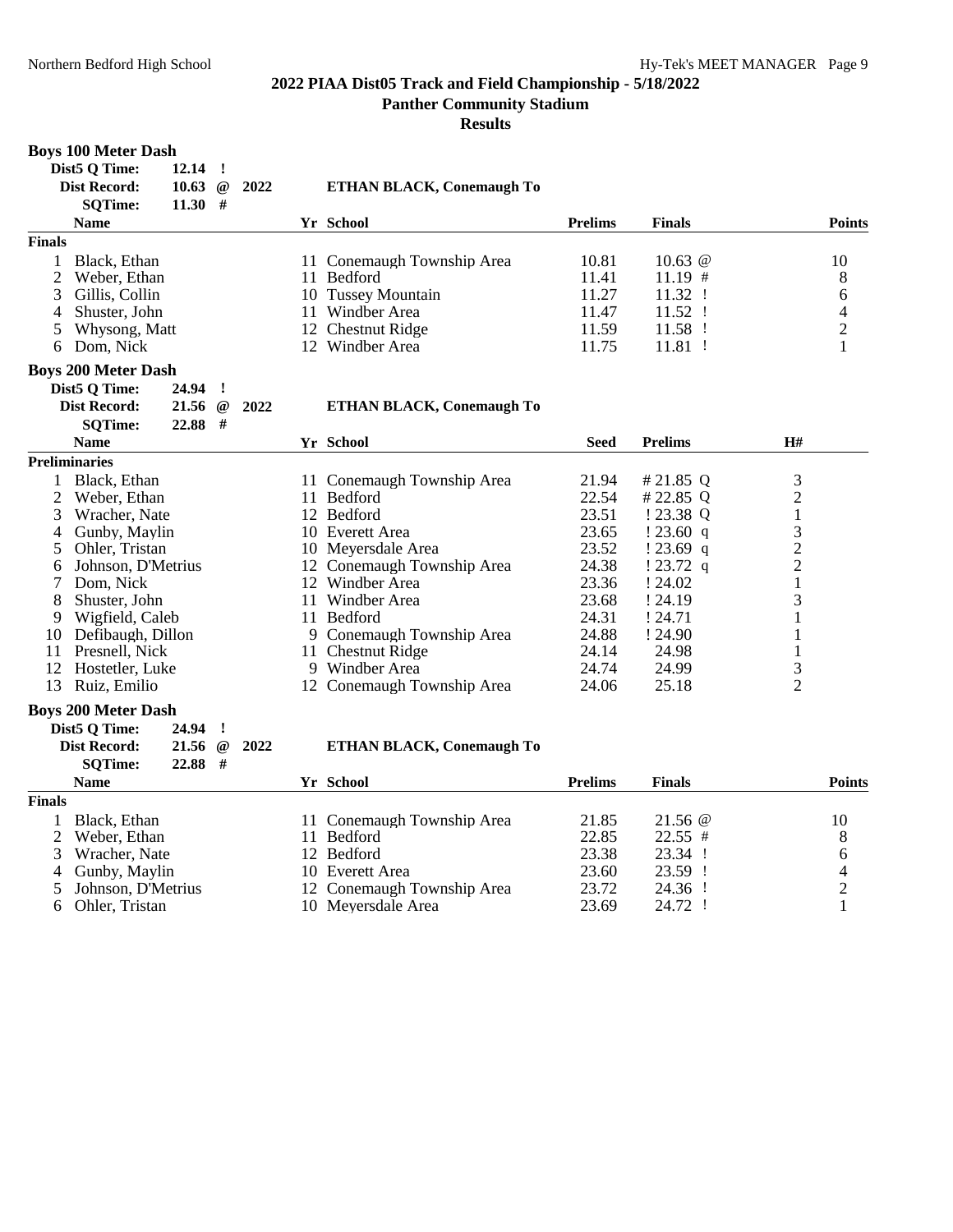**Panther Community Stadium**

**Results**

# **Boys 400 Meter Dash**

| Dist5 Q Time:<br>57.04                                     | $\cdot$ !               |      |                                          |             |               |                |                |
|------------------------------------------------------------|-------------------------|------|------------------------------------------|-------------|---------------|----------------|----------------|
| 49.38<br><b>Dist Record:</b>                               | $^{\, \circledR}$       | 2008 | <b>JORDAN DONALDSON, Tussey Mountain</b> |             |               |                |                |
| $50.70$ #<br><b>SQTime:</b>                                |                         |      |                                          |             |               |                |                |
| <b>Name</b>                                                |                         |      | Yr School                                | <b>Seed</b> | <b>Finals</b> | H#             | <b>Points</b>  |
| <b>Finals</b>                                              |                         |      |                                          |             |               |                |                |
| Hillegass, Jonah<br>1                                      |                         |      | 12 Chestnut Ridge                        | 51.58       | 51.92 !       | $\overline{c}$ | 10             |
| 2<br>Hersch, Levi                                          |                         |      | 10 Meyersdale Area                       | 53.19       | 52.15 !       | $\overline{c}$ | 8              |
| 3<br>Johnson, D'Metrius                                    |                         |      | 12 Conemaugh Township Area               | 52.76       | 53.04 !       | $\overline{c}$ | 6              |
| Washington, Maxwell<br>4                                   |                         |      | 11 Bedford                               | 53.48       | 53.81 !       | $\overline{c}$ | 4              |
| 5<br>Tomlinson, Dylan                                      |                         |      | 12 Windber Area                          | 54.07       | 53.96 !       | $\overline{c}$ | $\overline{c}$ |
| Little, Hayden<br>6                                        |                         |      | 12 Chestnut Ridge                        | 54.52       | 54.60 !       | $\overline{2}$ | $\mathbf{1}$   |
| 7<br>Brambley, Kaleb                                       |                         |      | 11 Everett Area                          | 54.75       | 55.02 !       | $\mathbf{1}$   |                |
| 8<br>Jordan, Eric                                          |                         |      | 12 Bedford                               | 56.08       | 57.97         | 1              |                |
| <b>Boys 800 Meter Run</b>                                  |                         |      |                                          |             |               |                |                |
| Dist5 Q Time:<br>$2:18.24$ !                               |                         |      |                                          |             |               |                |                |
| Dist Record:<br>1:57.04                                    | $^{\,}$                 | 2006 | <b>MIKE PODLESNIK, Meyersdale</b>        |             |               |                |                |
| $1:59.70$ #<br><b>SQTime:</b>                              |                         |      |                                          |             |               |                |                |
| <b>Name</b>                                                |                         |      | Yr School                                | <b>Seed</b> | <b>Finals</b> |                | <b>Points</b>  |
| <b>Finals</b>                                              |                         |      |                                          |             |               |                |                |
| Cessna, Holden<br>1                                        |                         |      | 12 Everett Area                          | 1:59.66     | $1:59.88$ !   |                | 10             |
| 2<br>Golden, Jacob                                         |                         |      | 11 Southern Fulton                       | 2:11.58     | $2:08.91$ !   |                | 8              |
| 3<br>Mills, Elijah                                         |                         |      | 10 Everett Area                          | 2:08.71     | $2:09.71$ !   |                | 6              |
| Taylor, Cole<br>4                                          |                         |      | 10 Bedford                               | 2:10.44     | $2:10.19$ !   |                | 4              |
| Gresh, Jonathan<br>5                                       |                         |      | 10 Bedford                               | 2:11.13     | $2:12.46$ !   |                | $\overline{c}$ |
| Barkley, Zachary<br>6                                      |                         |      | 12 Windber Area                          | 2:14.55     | $2:12.77$ !   |                | $\mathbf{1}$   |
| Imes, Chase<br>7                                           |                         |      | 10 Northern Bedford                      | 2:13.44     | $2:14.52$ !   |                |                |
| 8<br>Pudliner, Ryan                                        |                         |      | 12 Windber Area                          | 2:17.21     | 2:20.49       |                |                |
| 9<br>McNemar, Scott                                        |                         |      | 10 Tussey Mountain                       | 2:17.94     | 2:25.06       |                |                |
|                                                            |                         |      |                                          |             |               |                |                |
| <b>Boys 1600 Meter Run</b>                                 |                         |      |                                          |             |               |                |                |
| Dist5 Q Time:<br>5:08.54<br><b>Dist Record:</b><br>4:23.66 | л.<br>$^{\, \circledR}$ |      |                                          |             |               |                |                |
| $4:31.13$ #                                                |                         | 2007 | <b>MIKE PODLESNIK, Meyersdale</b>        |             |               |                |                |
| <b>SQTime:</b><br><b>Name</b>                              |                         |      | Yr School                                | <b>Seed</b> | <b>Finals</b> |                | <b>Points</b>  |
| <b>Finals</b>                                              |                         |      |                                          |             |               |                |                |
| Bollman, Calan<br>1                                        |                         |      | 11 Chestnut Ridge                        | 4:31.91     | $4:40.17$ !   |                | 10             |
| 2<br>McKelvey, Joseph                                      |                         |      | 10 Windber Area                          | 4:45.44     | 4:44.86 !     |                | 8              |
| 3<br>Golden, Jacob                                         |                         |      | 11 Southern Fulton                       | 5:00.20     | 4:53.48 !     |                | 6              |
| 4<br>Montgomery, Caden                                     |                         |      | 11 Berlin Brothersvalley                 | 4:58.14     | 4:55.22 !     |                | 4              |
| 5<br>Myers, Kevin                                          |                         |      | 10 Chestnut Ridge                        | 4:58.34     | 4:58.47 !     |                | $\overline{2}$ |
| 6 Page, Garrett                                            |                         |      | 10 Windber Area                          | 4:50.50     | $5:02.85$ !   |                |                |
| Sigel, Evan                                                |                         |      | 12 Bedford                               | 5:05.00     | 5:03.59 !     |                | 1              |
|                                                            |                         |      |                                          |             |               |                |                |
| <b>Boys 3200 Meter Run</b>                                 |                         |      |                                          |             |               |                |                |
| Dist5 Q Time: 11:50.24                                     | J                       |      |                                          |             |               |                |                |
| <b>Dist Record:</b><br>9:15.62                             | $^{\, \circledR}$       | 1982 | <b>TERRY CROYLE, Conemaugh Township</b>  |             |               |                |                |
| <b>SQTime:</b><br>9:48.01                                  | #                       |      |                                          |             |               |                |                |
| <b>Name</b>                                                |                         |      | Yr School                                | <b>Seed</b> | <b>Finals</b> |                | <b>Points</b>  |
| <b>Finals</b>                                              |                         |      |                                          |             |               |                |                |
| 1 Bollman, Calan                                           |                         |      | 11 Chestnut Ridge                        | 9:47.85     | 9:58.21 !     |                | 10             |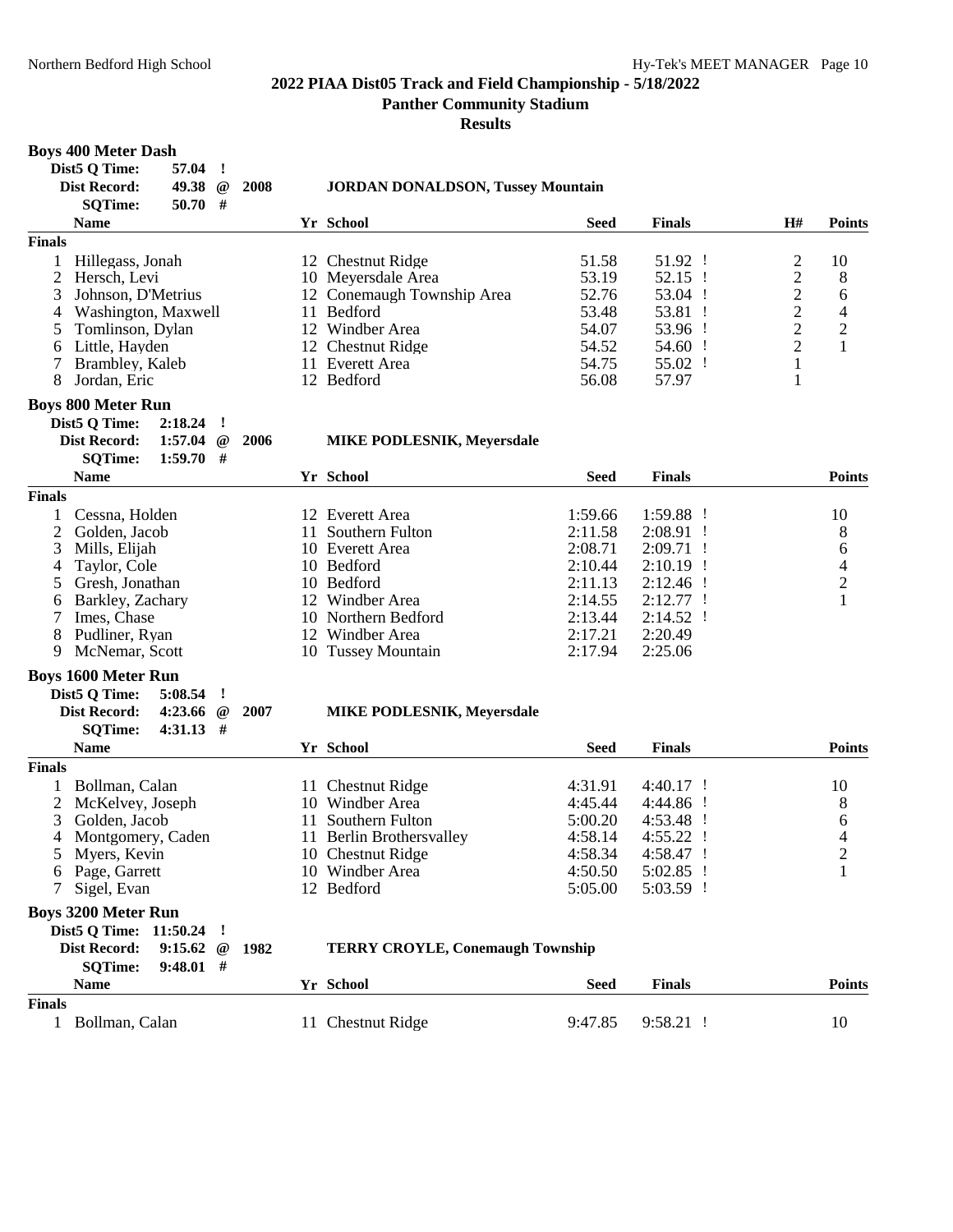#### **Results**

#### **Finals ... (Boys 3200 Meter Run)**

|    | $\sum_{i=1}^{n}$     |                            |             |                         |               |
|----|----------------------|----------------------------|-------------|-------------------------|---------------|
|    | <b>Name</b>          | Yr School                  | <b>Seed</b> | <b>Finals</b>           | <b>Points</b> |
|    | 2 McKelvey, Joseph   | 10 Windber Area            | 10:20.53    | 10:32.65                | 8             |
|    | 3 Scritchfield, Nate | 11 Bedford                 | 10:54.46    | 10:52.37                | 6             |
|    | 4 Page, Garrett      | 10 Windber Area            | 10:50.35    | $11:01.97$ !            | 4             |
|    | 5 Myers, Kevin       | 10 Chestnut Ridge          | 11:06.24    | 11:02.64                | 2             |
|    | 6 Brubaker, Bryce    | 12 Windber Area            | 11:20.24    | $11:11.10$ !            |               |
|    | 7 Donitzen, Bryan    | 10 Meyersdale Area         |             | $11:23.58$ $11:20.40$ ! |               |
|    | 8 Hanik, Dominik     | 10 Conemaugh Township Area |             | $11:30.59$ $11:22.20$ ! |               |
|    | 9 Pencil, Joseph     | 9 Bedford                  | 11:19.46    | $11:23.11$ !            |               |
| 10 | Miller, Dhylan       | 9 Northern Bedford         | 11:49.12    | $11:32.91$ !            |               |
| 11 | Carnwath, Josiah     | 11 Chestnut Ridge          | 11:40.50    | 11:52.20                |               |
|    |                      |                            |             |                         |               |

#### **Boys 110 Meter Hurdles**

| Dist5 O Time:       | $19.24$ !           |     |  |
|---------------------|---------------------|-----|--|
| <b>Dist Record:</b> | 14.51 $\omega$ 1985 |     |  |
| <b>SOTime:</b>      | 15.50               | - # |  |

#### **Dist Record: 14.51 @ 1985 MARK HOLLINSHEAD, McConnellsburg**

| <b>Name</b>          | <b>Yr School</b>        | <b>Seed</b> | <b>Prelims</b> | H# |  |
|----------------------|-------------------------|-------------|----------------|----|--|
| <b>Preliminaries</b> |                         |             |                |    |  |
| Gates, RJ            | 12 Northern Bedford     | 16.95       | $16.99 \Omega$ |    |  |
| 2 Albright, Sam      | 11 Chestnut Ridge       | 15.34       | !17.36Q        |    |  |
| 3 Winck, Jacob       | 10 Everett Area         | 17.44       | $17.52$ q      |    |  |
| 4 Koontz, A J        | 9 Bedford               | 18.00       | $!18.26$ q     |    |  |
| 5 Montgomery, Connor | 9 Berlin Brothersvalley | 17.93       | $18.27$ q      |    |  |
| 6 Minahan, Andrew    | 9 Windber Area          | 18.80       | $!18.54$ q     |    |  |
| Prince, Owen         | Windber Area            | 19.22       | 19.36          |    |  |

# **Boys 110 Meter Hurdles<br>Dist5 Q Time: 19.24 !**

**Dist5 Q Time:**<br>**Dist Record:** 

| t Record:      | 14.51 $\omega$ 1985 | <b>MARK HOLLINSHEAD, McConnellsburg</b> |
|----------------|---------------------|-----------------------------------------|
| <b>SOTime:</b> | $15.50$ #           |                                         |

|               | $15.50$ #<br><b>SOTime:</b> |                         |                |               |               |
|---------------|-----------------------------|-------------------------|----------------|---------------|---------------|
|               | <b>Name</b>                 | Yr School               | <b>Prelims</b> | <b>Finals</b> | <b>Points</b> |
| <b>Finals</b> |                             |                         |                |               |               |
|               | Albright, Sam               | 11 Chestnut Ridge       | 17.36          | $15.50 \#$    | 10            |
|               | 2 Winck, Jacob              | 10 Everett Area         | 17.52          | $17.07$ !     | 8             |
|               | 3 Gates, RJ                 | 12 Northern Bedford     | 16.99          | 17.09 !       | 6             |
|               | 4 Montgomery, Connor        | 9 Berlin Brothersvalley | 18.27          | 17.97 !       | 4             |
|               | 5 Koontz, A J               | 9 Bedford               | 18.26          | $18.17$ !     |               |
|               | Minahan, Andrew             | Windber Area            | 18.54          | $19.16$ !     |               |

#### **Boys 300 Meter Hurdles**

| Dist5 O Time:  | 48.34 !        |     |  |
|----------------|----------------|-----|--|
| Dist Record:   | 39.00 $@$ 1989 |     |  |
| <b>SOTime:</b> | 40.80          | $+$ |  |
| <b>Name</b>    |                |     |  |

#### $BILL$  **FORD**, Bedford

|               | <b>Name</b>     | Yr School           | Seed  | <b>Finals</b> | H# | <b>Points</b> |
|---------------|-----------------|---------------------|-------|---------------|----|---------------|
| <b>Finals</b> |                 |                     |       |               |    |               |
|               | Gates, RJ       | 12 Northern Bedford | 42.19 | 42.20 !       |    | 10            |
|               | 2 Winck, Jacob  | 10 Everett Area     | 44.04 | 43.42 !       |    | 8             |
|               | 3 Koontz, A J   | 9 Bedford           | 45.94 | 43.89 !       |    |               |
|               | 4 Klosky, Grady | 9 Windber Area      | 44.11 | 44.16 !       |    |               |
|               | 5 Weist, Chad   | 12 Tussey Mountain  | 45.70 | 44.91 !       |    | റ             |
|               | 6 Dran, Dustin  | 10 Rockwood         | 48.20 | $46.85$ !     |    |               |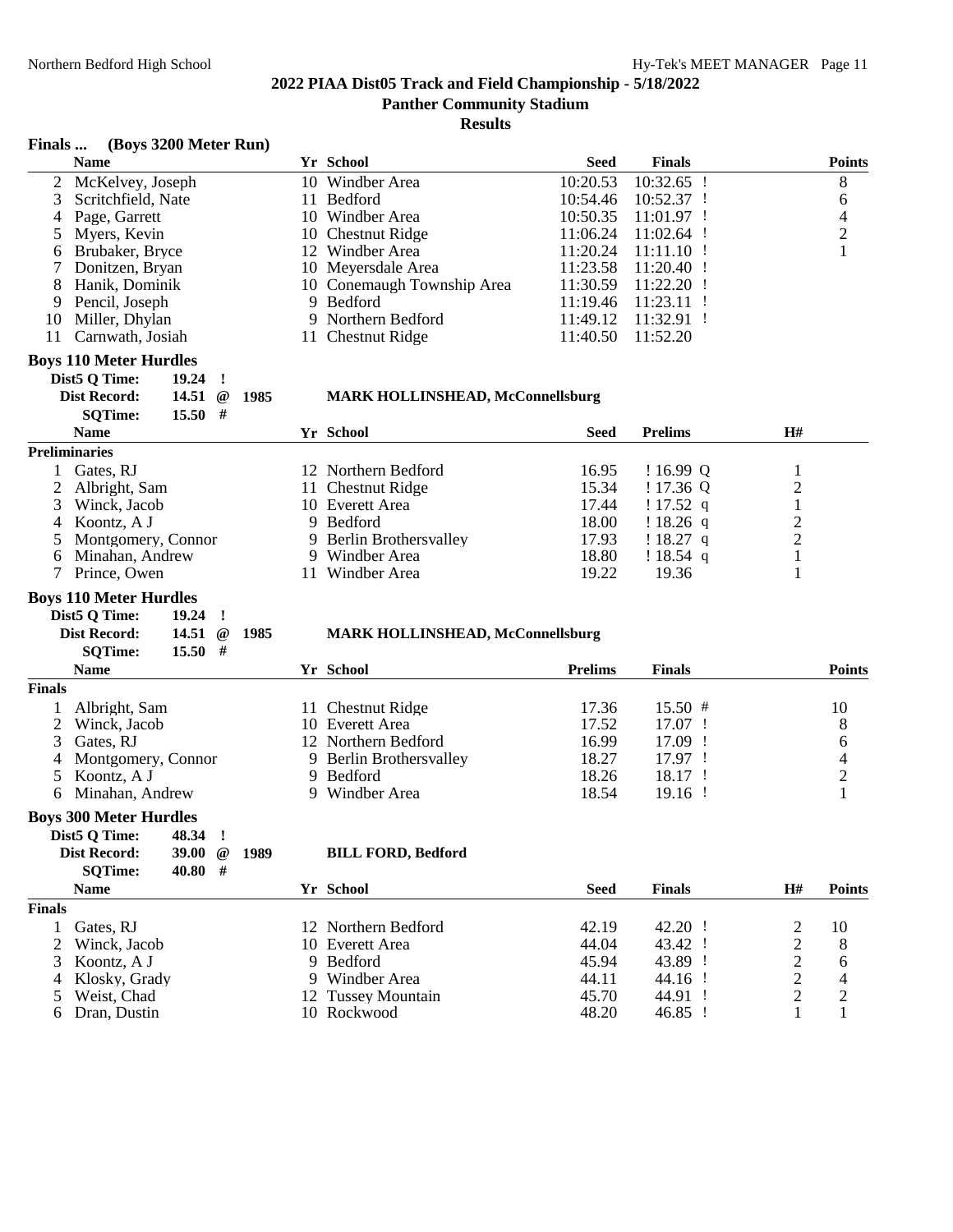**Finals ... (Boys 300 Meter Hurdles)**

# **2022 PIAA Dist05 Track and Field Championship - 5/18/2022**

**Panther Community Stadium**

|               | <b>Name</b>                                      | Yr School                | <b>Seed</b>                               | <b>Finals</b>          | H#                       | <b>Points</b>  |
|---------------|--------------------------------------------------|--------------------------|-------------------------------------------|------------------------|--------------------------|----------------|
| $\tau$        | Prince, Owen                                     | Windber Area<br>11       | 46.71                                     | 47.39 !                | 1                        |                |
| 8             | Stiffler, Jay                                    | 10 Chestnut Ridge        | 48.24                                     | 47.99 !                | 1                        |                |
| 9             | Montgomery, Connor                               | 9 Berlin Brothersvalley  | 45.69                                     | 48.67                  | $\overline{2}$           |                |
|               | <b>Boys 4x100 Meter Relay</b>                    |                          |                                           |                        |                          |                |
|               | <b>Dist Record:</b><br>43.22<br>$^{\,a}$<br>2022 | <b>BEDFORD, Bedford</b>  |                                           |                        |                          |                |
|               |                                                  |                          | C Wigfield, E Weber, K Ressler, N Wracher |                        |                          |                |
|               | 44.30 #<br><b>SQTime:</b>                        |                          |                                           |                        |                          |                |
|               |                                                  |                          |                                           |                        |                          |                |
|               | <b>Team</b>                                      | <b>Relay</b>             | <b>Seed</b>                               | <b>Finals</b>          | H#                       | <b>Points</b>  |
| <b>Finals</b> |                                                  |                          |                                           |                        |                          |                |
|               | 1 Bedford                                        |                          | 43.33                                     | 43.22 $@$              | $\overline{2}$           | 10             |
|               | 1) Wigfield, Caleb 11                            | 2) Weber, Ethan 11       | 3) Ressler, Kevin 11                      | 4) Wracher, Nate 12    |                          |                |
|               | 2 Conemaugh Township Area                        |                          | 44.16                                     | 43.55 #                | 2                        | 8              |
|               | 1) Defibaugh, Dillon 9                           | 2) Johnson, D'Metrius 12 | 3) Ruiz, Emilio 12                        | 4) Black, Ethan 11     |                          |                |
| 3             | Windber Area                                     |                          | 44.25                                     | 43.84 #                | 2                        | 6              |
|               | 1) Shuster, John 11                              | 2) Dom, Nick 12          | 3) Tomlinson, Dylan 12                    | 4) Charney, Keith 12   |                          |                |
|               | 4 Chestnut Ridge                                 |                          | 45.86                                     | 44.82                  | 2                        | 4              |
|               | 1) Holderbaum, Brent 10                          | 2) Weyandt, Trevor 12    | 3) Presnell, Nick 11                      | 4) Whysong, Matt 12    |                          |                |
| 5             | <b>Everett Area</b>                              |                          | 47.14                                     | 46.14                  | 1                        | 2              |
|               | 1) Snyder, Kollin 11                             | 2) Gunby, Maylin 10      | 3) Cessna, Holden 12                      | 4) Brown, Xander 12    |                          |                |
|               | 6 Tussey Mountain                                |                          | 46.42                                     | 46.25                  | 2                        | 1              |
|               | 1) Ritchey, Daylen 9                             | 2) Sosak, Isaiah 10      | 3) Husick, Trevor 12                      | 4) Gillis, Collin 10   |                          |                |
|               | 7 Meyersdale Area                                |                          | 45.97                                     | 46.69                  | 2                        |                |
|               | 1) Hetz, Bryson 10                               | 2) Hay, Dylan 10         | 3) Hersch, Levi 10                        | 4) Ohler, Tristan 10   |                          |                |
| 8             | Northern Bedford                                 |                          | 46.67                                     | 47.45                  | 1                        |                |
|               | 1) Johnson, Adam 10                              | 2) Pittman, Aiden 9      | 3) Gates, RJ 12                           | 4) Keller, Griffin 12  |                          |                |
|               |                                                  |                          |                                           | 52.49                  |                          |                |
| 9.            | McConnellsburg                                   |                          | 52.52                                     |                        | 1                        |                |
|               | 1) Vicente, Javier 12                            | 2) Deshong, Mason 9      | 3) Clevenger, Galen 9                     | 4) Souders, Holden 11  |                          |                |
|               | <b>Boys 4x400 Meter Relay</b>                    |                          |                                           |                        |                          |                |
|               | <b>Dist Record:</b><br>3:28.00<br>@ 1990         | <b>BEDFORD</b>           |                                           |                        |                          |                |
|               | <b>SQTime:</b><br>$3:29.60$ #                    |                          |                                           |                        |                          |                |
|               | <b>Team</b>                                      | <b>Relay</b>             | <b>Seed</b>                               | <b>Finals</b>          | H#                       | <b>Points</b>  |
| <b>Finals</b> |                                                  |                          |                                           |                        |                          |                |
|               | 1 Bedford                                        |                          | 3:31.44                                   | 3:32.21                | 2                        | 10             |
|               | 1) Washington, Maxwell 11                        | 2) Taylor, Cole 10       | 3) Ressler, Kevin 11                      | 4) Weber, Ethan 11     |                          |                |
|               | 2 Windber Area                                   |                          | 3:37.85                                   | 3:33.36                | 2                        | 8              |
|               | 1) Tomlinson, Dylan 12                           | 2) Barkley, Zachary 12   | 3) Dom, Nick 12                           | 4) Charney, Keith 12   |                          |                |
| 3             | <b>Everett Area</b>                              |                          | 3:35.04                                   | 3:34.70                | 2                        | 6              |
|               | 1) Winck, Jacob 10                               | 2) Brown, Xander 12      | 3) Gunby, Maylin 10                       | 4) Cessna, Holden 12   |                          |                |
|               | 4 Meyersdale Area                                |                          | 3:46.88                                   | 3:41.91                | 2                        | 4              |
|               | 1) Hay, Dylan 10                                 | 2) Easton, Nolan 9       | 3) Ohler, Tristan 10                      | 4) Hersch, Levi 10     |                          |                |
|               |                                                  |                          |                                           |                        |                          |                |
|               | 5 Conemaugh Township Area                        |                          | 3:41.07                                   | 3:43.44                | 2                        | $\overline{c}$ |
|               | 1) Derricott, Dewgan 12                          | 2) Black, Ethan 11       | 3) DiGuardi, Isaiah 10                    |                        | 4) Johnson, D'Metrius 12 |                |
|               | 6 Chestnut Ridge                                 |                          | 3:43.82                                   | 3:45.07                | 2                        | 1              |
|               | 1) Little, Hayden 12                             | 2) Moyer, Jack 12        | 3) Garrett, Cameron 11                    | 4) Hillegass, Jonah 12 |                          |                |
|               | 7 Northern Bedford                               |                          | 4:00.64                                   | 4:05.09                | 1                        |                |
|               | 1) Pittman, Noah 11                              | 2) Strayer, Nicholas 11  | 3) Pepple, Logan 10                       | 4) Imes, Chase 10      |                          |                |
|               | 8 McConnellsburg                                 |                          | 4:18.64                                   | 4:18.28                |                          |                |
|               | 1) Deshong, Mason 9                              | 2) Guyer, Justin 11      | 3) Jefferson, Dominic 9                   | 4) Clevenger, Galen 9  |                          |                |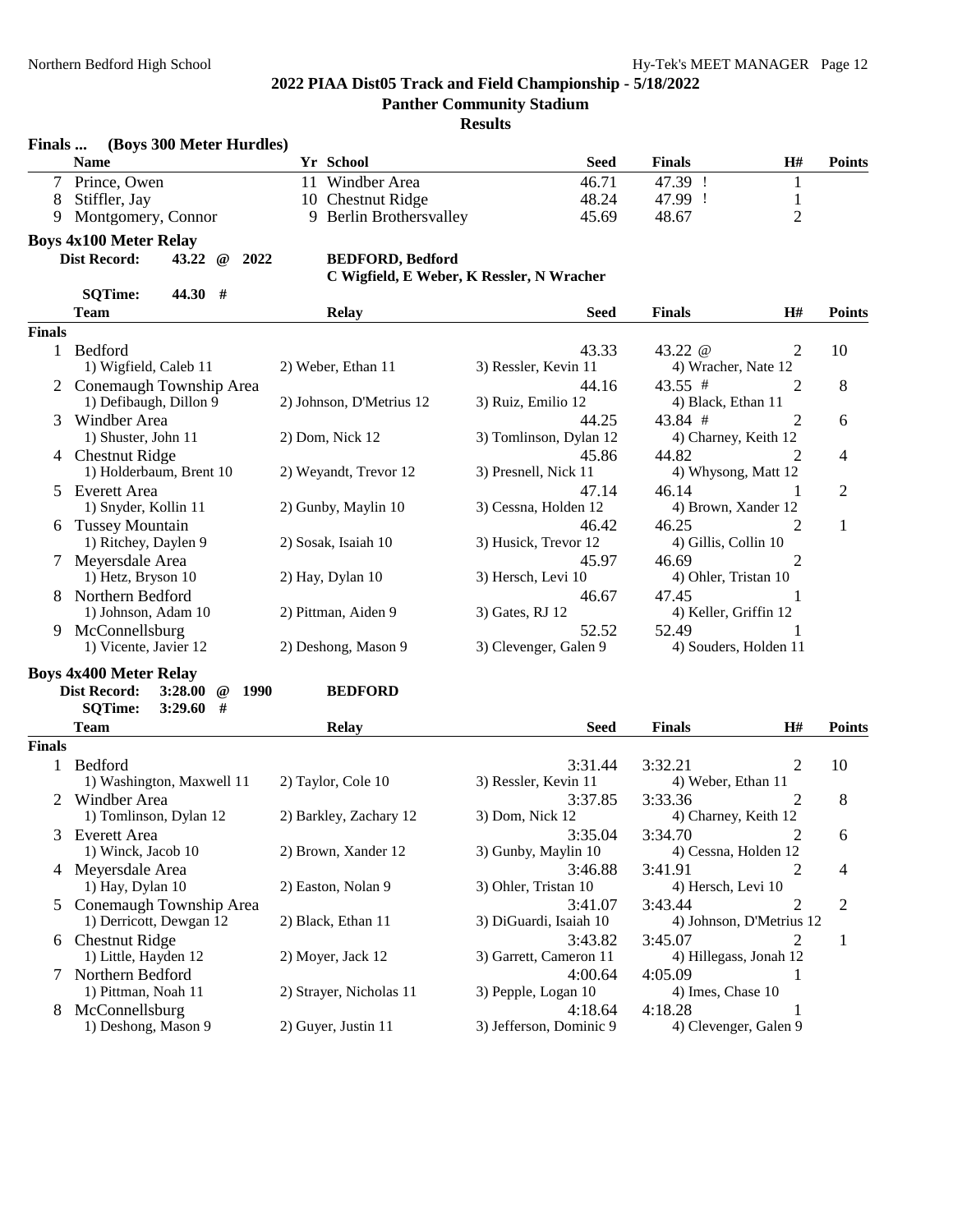**Panther Community Stadium**

**Results**

**Boys 4x800 Meter Relay<br>Dist Record:** 8:11.46 @ 2014

#### **Dist Record: 8:11.46 @ 2014 WINDBER AREA, Windber Area A Leonardis, D Tomlinson, K Charney, D Tomlinson**

|               | <b>SQTime:</b>          | $8:15.55$ # |                   |      | <b>Explicit was D</b> Tommingth, in Charner, |                          |                      |                          |                |
|---------------|-------------------------|-------------|-------------------|------|----------------------------------------------|--------------------------|----------------------|--------------------------|----------------|
|               | <b>Team</b>             |             |                   |      | Relay                                        | Seed                     | <b>Finals</b>        |                          | <b>Points</b>  |
| <b>Finals</b> |                         |             |                   |      |                                              |                          |                      |                          |                |
| $\mathbf{1}$  | <b>Chestnut Ridge</b>   |             |                   |      |                                              | 8:28.28                  | 8:22.35              |                          | 10             |
|               | 1) Little, Hayden 12    |             |                   |      | 2) Hillegass, Jonah 12                       | 3) Moyer, Jack 12        |                      | 4) Bollman, Calan 11     |                |
|               | Windber Area            |             |                   |      |                                              | 8:52.24                  | 9:00.27              |                          | 8              |
|               | 1) Barkley, Zachary 12  |             |                   |      | 2) Page, Garrett 10                          | 3) Pudliner, Ryan 12     |                      | 4) Brubaker, Bryce 12    |                |
| 3             | Bedford                 |             |                   |      |                                              | 9:07.04                  | 9:18.21              |                          | 6              |
|               | 1) Gresh, Jonathan 10   |             |                   |      | 2) Swope, Isaac 10                           | 3) Scritchfield, Nate 11 |                      | 4) Taylor, Cole 10       |                |
|               | 4 Northern Bedford      |             |                   |      |                                              | 9:28.34                  | 9:33.08              |                          | 4              |
|               | 1) Miller, Dhylan 9     |             |                   |      | 2) Clark, Cameron 12                         | 3) Strayer, Nicholas 11  |                      | 4) Imes, Chase 10        |                |
| 5             | Conemaugh Township Area |             |                   |      |                                              | 9:46.17                  | 9:47.12              |                          | 2              |
|               | 1) Hanik, Dominik 10    |             |                   |      | 2) Lehman, Colton 10                         | 3) Hanik, Dominic 11     |                      | 4) Brenneman, Trenton 11 |                |
|               | 6 McConnellsburg        |             |                   |      |                                              | 10:29.40                 | 9:59.53              |                          | 1              |
|               | 1) Deshong, Mason 9     |             |                   |      | 2) Fletcher, Jeron 9                         | 3) Dovey, Will 10        |                      | 4) Clevenger, Galen 9    |                |
| 7             | Meyersdale Area         |             |                   |      |                                              | 10:18.00                 | 9:59.72              |                          |                |
|               | 1) Kretchman, James 9   |             |                   |      | 2) Comfort, Joey 9                           | 3) Simpkins, Calen 9     |                      | 4) Donitzen, Bryan 10    |                |
|               | <b>Boys High Jump</b>   |             |                   |      |                                              |                          |                      |                          |                |
|               | Dist5 Q Time:           | $5 - 04$    | J.                |      |                                              |                          |                      |                          |                |
|               | <b>Dist Record:</b>     | 6-06.50     | $^{\, \circledR}$ | 2019 | <b>LOGAN PFISTER, Chestnut Ridge</b>         |                          |                      |                          |                |
|               | <b>SQTime:</b>          | $6-03$ #    |                   |      |                                              |                          |                      |                          |                |
|               | <b>Name</b>             |             |                   |      | Yr School                                    | <b>Seed</b>              | <b>Finals</b>        |                          | <b>Points</b>  |
| <b>Finals</b> |                         |             |                   |      |                                              |                          |                      |                          |                |
| 1             | Charney, Keith          |             |                   |      | 12 Windber Area                              | 5-10.00                  | $6-03.00$ #          |                          | 10             |
| 2             | Pittman, Noah           |             |                   |      | 11 Northern Bedford                          | 5-08.00                  | $6-00.00$ !          |                          | 8              |
| 3             | Detterline, Mason       |             |                   |      | 12 Northern Bedford                          | 6-03.00                  | $5-10.00$ !          |                          | 6              |
| 4             | Derricott, Dewgan       |             |                   |      | 12 Conemaugh Township Area                   | 5-10.00                  | $5-08.00$ !          |                          | $\overline{4}$ |
| 5             | Gillis, Collin          |             |                   |      | 10 Tussey Mountain                           | 5-06.00                  | $J5-08.00$ !         |                          | $\overline{c}$ |
| 6             | Hyltan, Dathan          |             |                   |      | 11 Bedford                                   | 5-08.00                  | $5-06.00$ !          |                          | $\mathbf{1}$   |
| 7             | DiGuardi, Isaiah        |             |                   |      | 10 Conemaugh Township Area                   | 5-06.00                  | $J5-06.00$ !         |                          |                |
| 8             | Claycomb, Owen          |             |                   |      | 9 Chestnut Ridge                             | 5-04.00                  | $5-04.00$ !          |                          |                |
| 8             | Montgomery, Caden       |             |                   |      | 11 Berlin Brothersvalley                     | 5-06.00                  | $5-04.00$ !          |                          |                |
|               | <b>Boys Pole Vault</b>  |             |                   |      |                                              |                          |                      |                          |                |
|               | Dist5 Q Time:           | $9 - 09$    | $\cdot$           |      |                                              |                          |                      |                          |                |
|               | Dist Record: 14-01.25   |             | $^{\,a}$          | 1993 | <b>JARED TREECE, Everett</b>                 |                          |                      |                          |                |
|               | <b>SQTime:</b>          | $13-06$     | #                 |      |                                              |                          |                      |                          |                |
|               | <b>Name</b>             |             |                   |      | Yr School                                    | <b>Seed</b>              | <b>Finals</b>        |                          | <b>Points</b>  |
| <b>Finals</b> |                         |             |                   |      |                                              |                          |                      |                          |                |
| $\mathbf{I}$  | Warren, Ayden           |             |                   |      | 12 Fannett-Metal High School                 | 12-06.00                 | $11-06.00$ !         |                          | 10             |
| 2             | Albright, Sam           |             |                   |      | 11 Chestnut Ridge                            |                          | 11-03.00 J11-06.00 ! |                          | 8              |
| 3             | Husick, Trevor          |             |                   |      | 12 Tussey Mountain                           | 12-00.00                 | $11-00.00$ !         |                          | 6              |
| 4             | Detterline, Ashton      |             |                   |      | 10 Northern Bedford                          |                          | 11-00.00 J11-00.00 ! |                          | $\overline{4}$ |
| 5             | Kane, Brayden           |             |                   |      | 10 Bedford                                   | 10-06.00                 | $10-06.00$ !         |                          | $\overline{2}$ |
| 6             | Robinson, Cayden        |             |                   |      | 12 Conemaugh Township Area                   | 10-00.00                 | 9-06.00              |                          | .50            |
| 6             | Debias, Ayden           |             |                   |      | 10 Windber Area                              | 10-00.00                 | 9-06.00              |                          | .50            |
| 7             | Ickes, Aaron            |             |                   |      | 11 Chestnut Ridge                            | 10-00.00                 | J9-06.00             |                          |                |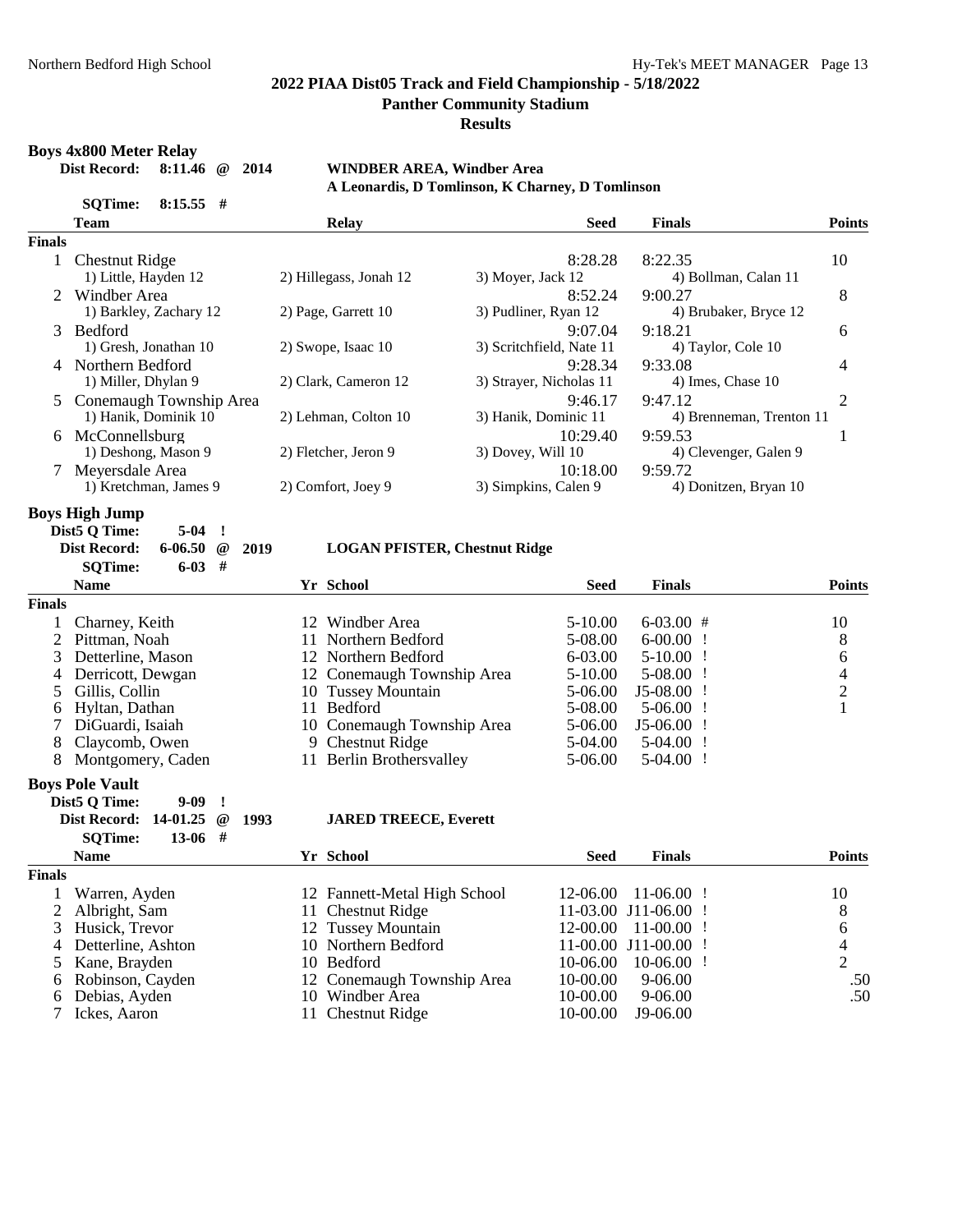**Results**

#### **Boys Long Jump**

| 18-01<br>22-07<br>$^{\,}$<br>$21-06$ #<br><b>SOTime:</b> |                                                       | <b>JEFF MILLS, Everett</b> |                                                                                                                                                                                                                        |               |               |
|----------------------------------------------------------|-------------------------------------------------------|----------------------------|------------------------------------------------------------------------------------------------------------------------------------------------------------------------------------------------------------------------|---------------|---------------|
| <b>Name</b>                                              |                                                       |                            | Seed                                                                                                                                                                                                                   | <b>Finals</b> | <b>Points</b> |
|                                                          |                                                       |                            |                                                                                                                                                                                                                        |               |               |
| Ressler, Kevin                                           |                                                       | <b>Bedford</b>             | 21-00.25                                                                                                                                                                                                               | $20-06.50$ !  | 10            |
| Shaffer, Noah                                            |                                                       |                            | 19-08.50                                                                                                                                                                                                               | 19-04.50 !    | 8             |
| Detterline, Mason                                        |                                                       |                            | 19-10.50                                                                                                                                                                                                               | 19-02.75 !    | 6             |
| Dusack, Caden                                            |                                                       | Windber Area               | 19-01.00                                                                                                                                                                                                               | $19-02.25$ !  | 4             |
| Gillis, Collin                                           |                                                       |                            | 19-03.50                                                                                                                                                                                                               | $18-11.00$ !  | 2             |
| Sotosky, Jackson                                         |                                                       |                            | 18-10.00                                                                                                                                                                                                               | $18-09.50$ !  |               |
| Marx, Colin                                              |                                                       | Windber Area               | 19-05.00                                                                                                                                                                                                               | $18-02.00$ !  |               |
| Pittman, Noah                                            |                                                       | Northern Bedford           | 18-05.00                                                                                                                                                                                                               | 17-10.25      |               |
| Berkey, Isaac                                            |                                                       |                            | 19-04.00                                                                                                                                                                                                               | 17-10.00      |               |
| Washington, Maxwell                                      |                                                       | <b>Bedford</b>             | 19-05.00                                                                                                                                                                                                               | 17-06.25      |               |
| Ballard, Andrew                                          |                                                       |                            | 18-07.00                                                                                                                                                                                                               | 17-05.25      |               |
| Lynch, Carson                                            |                                                       | Bedford                    | 18-03.50                                                                                                                                                                                                               | 17-03.75      |               |
| Whysong, Chase                                           |                                                       |                            | 18-05.00                                                                                                                                                                                                               | 17-02.00      |               |
|                                                          | Dist5 Q Time:<br><b>Dist Record:</b><br><b>Finals</b> | 1996                       | Yr School<br>11.<br>10 Everett Area<br>12 Northern Bedford<br>12<br>10 Tussey Mountain<br>9 Conemaugh Township Area<br>10.<br>11.<br>11 Conemaugh Township Area<br>11.<br>12 Tussey Mountain<br>9<br>10 Chestnut Ridge |               |               |

#### **Boys Triple Jump**

**Finals**

|      | Dist5 Q Time:<br><b>Dist Record:</b><br><b>SQTime:</b> | $36-09$<br>45-10<br>$44-00$ # | $^{\omega}$ | 1999 |     | <b>JEREMY BRADLEY, Southern Fulton</b> |             |                |               |
|------|--------------------------------------------------------|-------------------------------|-------------|------|-----|----------------------------------------|-------------|----------------|---------------|
|      | <b>Name</b>                                            |                               |             |      |     | Yr School                              | <b>Seed</b> | <b>Finals</b>  | <b>Points</b> |
| nals |                                                        |                               |             |      |     |                                        |             |                |               |
|      | Detterline, Mason                                      |                               |             |      |     | 12 Northern Bedford                    | $43-02.50$  | $43-02.00$ !   | 10            |
| 2    | Charney, Keith                                         |                               |             |      |     | 12 Windber Area                        | 41-01.00    | $42 - 05.50$ ! | 8             |
| 3    | Ressler, Kevin                                         |                               |             |      | 11. | Bedford                                | 40-11.50    | 40-09.00       | 6             |
| 4    | Shaffer, Noah                                          |                               |             |      |     | 10 Everett Area                        | 40-07.75    | $40-05.50$ !   | 4             |
| 5    | Washington, Maxwell                                    |                               |             |      | 11  | <b>Bedford</b>                         | $40-00.25$  | $39-09.50$ !   | 2             |
| 6    | Whysong, Chase                                         |                               |             |      |     | 10 Chestnut Ridge                      | 38-08.25    | 39-02.00       |               |
|      | Berkey, Isaac                                          |                               |             |      |     | 11 Conemaugh Township Area             | 38-05.75    | $38-02.00$ !   |               |
| 8    | Sotosky, Jackson                                       |                               |             |      |     | 9 Conemaugh Township Area              | 37-06.50    | $37-04.50$ !   |               |
| 9    | Lynch, Carson                                          |                               |             |      |     | 9 Bedford                              | 37-09.50    | $36-10.00$ !   |               |
| 10   | Ballard, Andrew                                        |                               |             |      |     | 12 Tussey Mountain                     | 37-04.25    | 36-06.00       |               |
| 11.  | Montgomery, Caden                                      |                               |             |      | 11  | <b>Berlin Brothersvalley</b>           | 37-00.50    | 34-08.00       |               |
|      |                                                        |                               |             |      |     |                                        |             |                |               |

#### **Boys Shot Put**

| Dist5 O Time:                  | $37-03$ ! |  |                                    |
|--------------------------------|-----------|--|------------------------------------|
| Dist Record: $52-04.50$ @ 2004 |           |  | <b>JORDON HESS, McConnellsburg</b> |
| <b>SOTime:</b>                 | $49-06$ # |  |                                    |

|               | <b>Name</b>       | Yr School          | <b>Seed</b> | <b>Finals</b>       | <b>Points</b> |
|---------------|-------------------|--------------------|-------------|---------------------|---------------|
| <b>Finals</b> |                   |                    |             |                     |               |
|               | Flori, Gino       | 12 Windber Area    | 54-00.00    | $52-03.00$ #        | 10            |
|               | 2 Klosky, Blake   | 11 Windber Area    | 49-00.00    | $48-02.00$ !        | 8             |
|               | 3 Vent, Zack      | 12 Bedford         | 46-01.00    | $44-10.00$ !        | 6             |
|               | 4 Becker, Boyd    | 12 Bedford         | 46-04.00    | $44-02.50$ !        | 4             |
|               | 5 Weyandt, Josiah | 12 Bedford         | 45-02.00    | $43-10.75$ !        |               |
|               | 6 Ritchey, Jayven | 11 Tussey Mountain | 40-03.00    | $40-11.00$ !        |               |
|               | 7 Yochem, Jaden   | 11 Tussey Mountain |             | 41-01.00 39-01.50 ! |               |
|               |                   |                    |             |                     |               |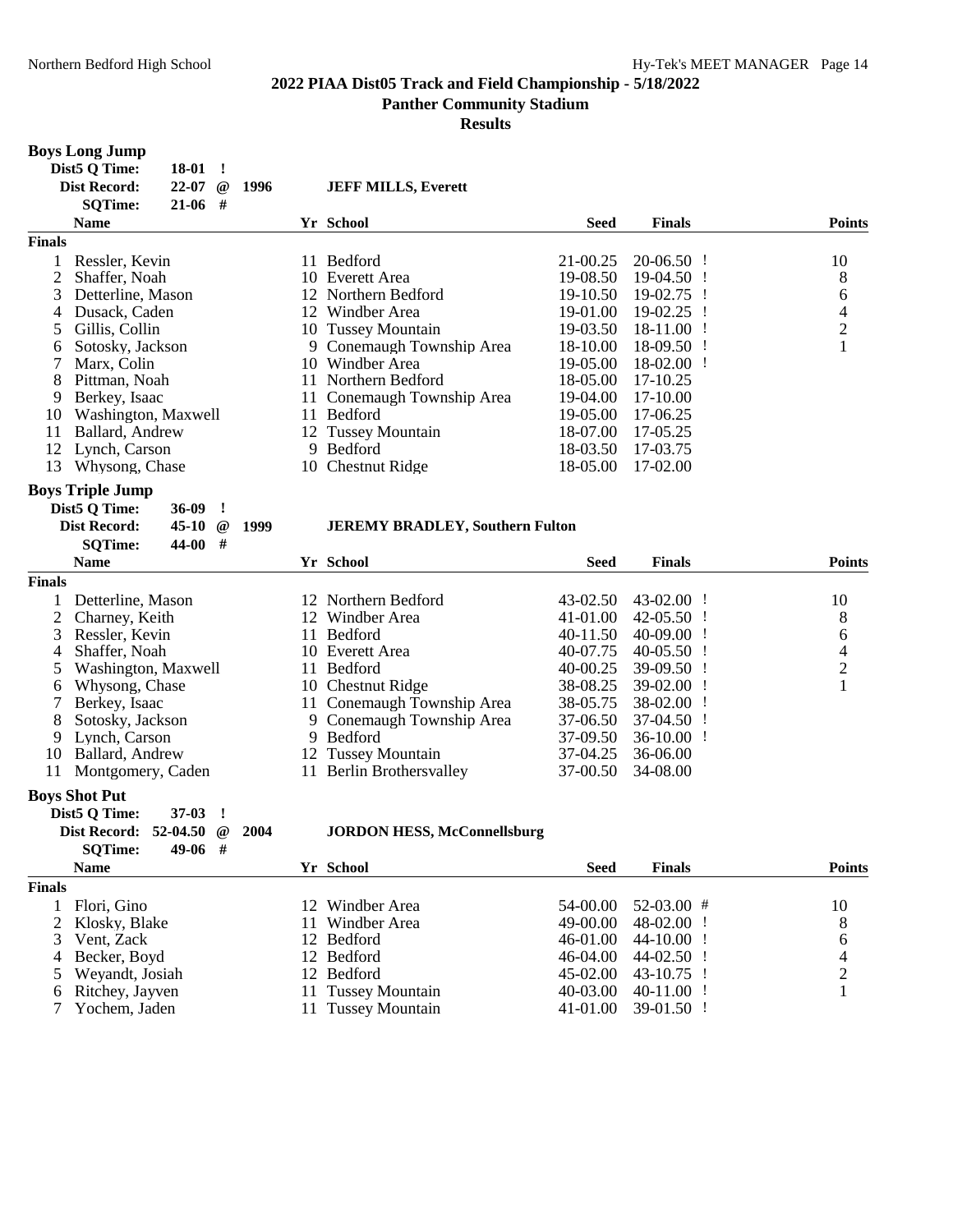#### **Results**

#### **Finals ... (Boys Shot Put)**

|               | $\sim$                                     |     |                                      |              |               |               |
|---------------|--------------------------------------------|-----|--------------------------------------|--------------|---------------|---------------|
|               | <b>Name</b>                                |     | Yr School                            | <b>Seed</b>  | <b>Finals</b> | <b>Points</b> |
| 8             | Woodley, Luke                              | 11  | Windber Area                         | $40 - 05.00$ | $38-11.25$ !  |               |
| 9             | Presnell, Nick                             |     | 11 Chestnut Ridge                    | 40-03.00     | $37-09.50$ !  |               |
| 10            | Bowser, Remington                          |     | 12 Northern Bedford                  | 37-11.00     | $37-05.00$ !  |               |
| 11            | Beach, Derek                               |     | 12 Northern Bedford                  | 37-03.00     | 35-05.00      |               |
|               | <b>Boys Discus Throw</b>                   |     |                                      |              |               |               |
|               | Dist5 Q Time:<br>103-00                    |     |                                      |              |               |               |
|               | <b>Dist Record:</b><br>170-04<br>@<br>2019 |     | <b>DUANE KNISELY, Chestnut Ridge</b> |              |               |               |
|               | <b>SQTime:</b><br>148-00<br>#              |     |                                      |              |               |               |
|               | <b>Name</b>                                |     | Yr School                            | <b>Seed</b>  | <b>Finals</b> | <b>Points</b> |
| <b>Finals</b> |                                            |     |                                      |              |               |               |
|               | Klosky, Blake                              | 11  | Windber Area                         | 139-00       | $143-00$ !    | 10            |
|               | Bifano, Dominic                            | 11  | Windber Area                         | 128-01       | $142-04$ !    | 8             |
| 3             | Vent, Zack                                 |     | 12 Bedford                           | 141-02       | 138-09 !      | 6             |
| 4             | Whetstone, Dominic                         | 11- | Bedford                              | 145-08       | 130-02        | 4             |

4 Whetstone, Dominic 11 Bedford 145-08 130-02 ! 4<br>
5 Byer, Jackson 12 Conemaugh Township Area 119-10 115-09 ! 2 Byer, Jackson 12 Conemaugh Township Area 119-10 115-09 ! 2<br>Sosak, Isaiah 10 Tussey Mountain 111-04 114-06 ! 1

12 Northern Bedford 105-07 100-00<br>12 Shade HS 103-03 99-01

### **Boys Javelin Throw**

7 Styer, Jacob

| Dist5 O Time:       | $126-00$ !      |  |
|---------------------|-----------------|--|
| <b>Dist Record:</b> | $209-08$ @ 2016 |  |
| <b>SOTime:</b>      | $176-00$ #      |  |

#### **Dist Record: 209-08 @ 2016 AUGUST COOK, Bedford**

6 Sosak, Isaiah 10 Tussey Mountain 111-04 114-06 ! 1

8 Grosik, Nick 12 Conemaugh Township Area 110-02 104-06 ! 9 Simpkins, Ethan 12 Meyersdale Area 105-08 104-02 !<br>10 Yochem, Jaden 11 Tussey Mountain 114-00.50 102-08 10 Yochem, Jaden 11 Tussey Mountain 114-00.50 102-08<br>11 Beach, Derek 12 Northern Bedford 105-07 100-00

12 Custer, Jacob 12 Shade HS 103-03 99-01<br>13 Sensenig, Jacob 11 Northern Bedford 105-04 97-03 11 Northern Bedford

|               | <b>Name</b>        | Yr School |                                          | Seed   | <b>Finals</b> | <b>Points</b>  |
|---------------|--------------------|-----------|------------------------------------------|--------|---------------|----------------|
| <b>Finals</b> |                    |           |                                          |        |               |                |
|               | Miller, Ethan      |           | 12 Bedford                               | 150-01 | $156-06$ !    | 10             |
|               | Bifano, Dominic    | 11.       | Windber Area                             | 167-07 | $156-05$ !    | 8              |
| 3             | Hetz, Bryson       |           | 10 Meyersdale Area                       | 159-05 | 145-01        | 6              |
| 4             | Moore, Luke        |           | 12 Chestnut Ridge                        | 151-09 | 138-03        | 4              |
| 5             | Weist, Chad        |           | 12 Tussey Mountain                       | 144-03 | 136-09        | $\overline{2}$ |
| 6             | Yokum, Tanner      | 11.       | Everett Area                             | 140-06 | 136-00        |                |
|               | Walter, Gavyn      |           | 12 Chestnut Ridge                        | 152-08 | $131-09$ !    |                |
| 8             | Vent, Zack         | 12.       | Bedford                                  | 144-02 | $127-04$ !    |                |
| 9             | Shaffer, Noah      |           | 10 Everett Area                          | 133-01 | $126-04$ !    |                |
| 10            | Melius, Ian        |           | 12 Chestnut Ridge                        | 141-08 | 123-01        |                |
| 11            | Souders, Holden    |           | 11 McConnellsburg                        | 127-00 | 120-10        |                |
| 12            | Detterline, Ashton |           | 10 Northern Bedford                      | 133-11 | 119-05        |                |
| 13            | Montgomery, Connor |           | 9 Berlin Brothersvalley                  | 128-08 | 115-04        |                |
| 14            | Derricott, Dewgan  |           | 12 Conemaugh Township Area               | 127-07 | 112-00        |                |
| 15            | Fichtner, Trent    |           | 10 Bedford                               | 130-09 | $104-10$      |                |
|               |                    |           | Women - Team Rankings - 18 Events Scored |        |               |                |

1) Bedford 157 2) Chestnut Ridge 74